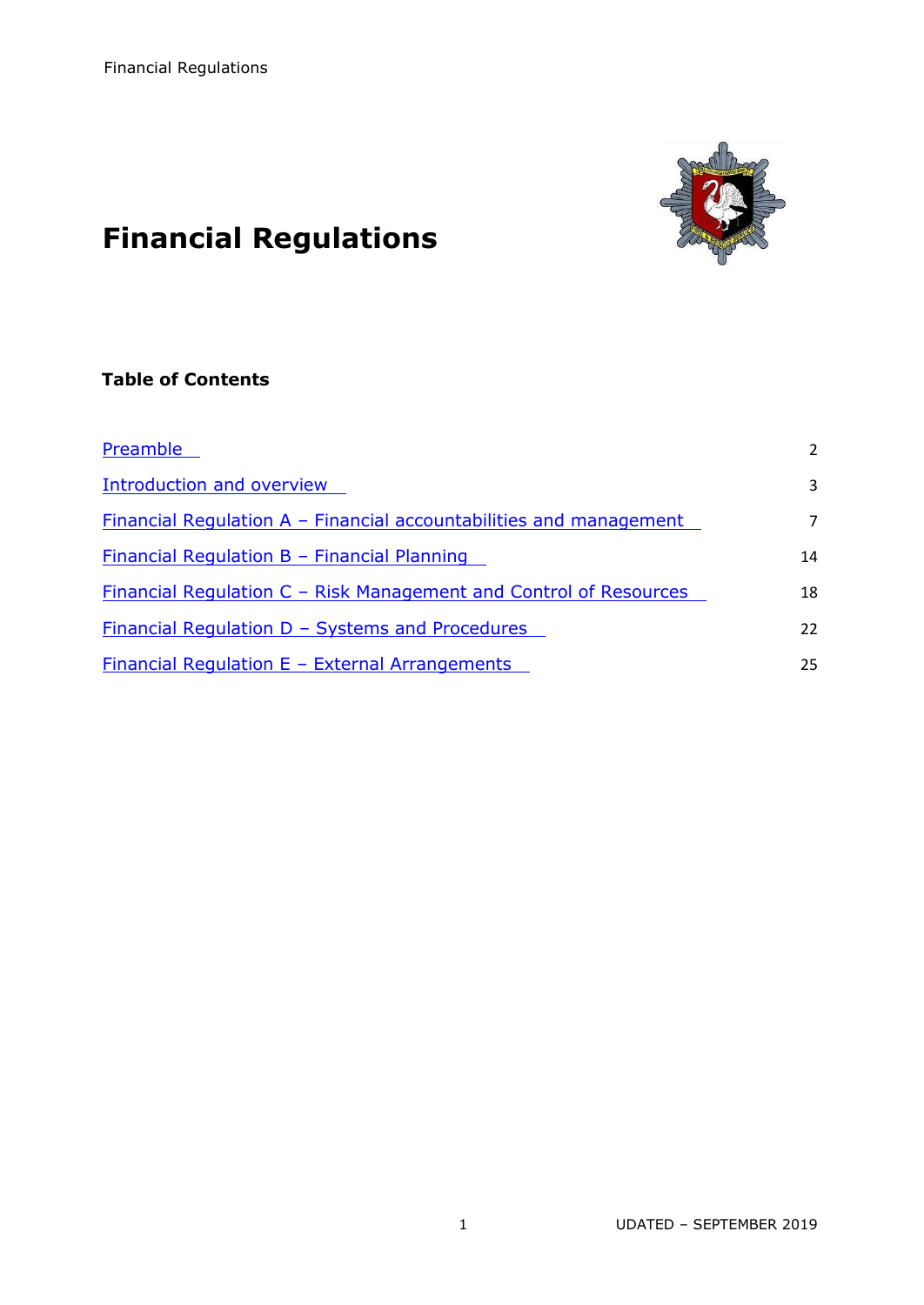# **Preamble**

Financial Regulations are the regulatory framework within which the financial affairs of the Authority operate; they apply to all the Authority's activities. The regulations identify responsibilities in full, but from a common sense point of view can be summarised as follows:

- Major financial decisions, including setting the annual revenue and capital budgets, must be taken by the Members of the Authority, as advised by the Chief Finance Officer.
- The Authority encourages the Chief Fire Officer and his staff to take dayto-day responsibility for financial management of the service within the agreed budget.
- The Chief Finance Officer (for financial matters) and the Director of Legal & Governance have statutory responsibilities and should be consulted on significant issues or where members or officers have any doubt about the correctness of a possible action.
- Spending must be regularly monitored to ensure that it stays within approved budgets.
- **Members, as advised by the Chief Finance Officer, Director of Legal &** Governance and Chief Fire Officer, are responsible for identifying significant risks to the Authority and for putting in place a strategy to deal with them.
- **•** Payments, including to staff, can only be made through arrangements approved by the Chief Finance Officer and within the detailed procedures laid down.
- All partnership arrangements must take account of appropriate financial and legal matters.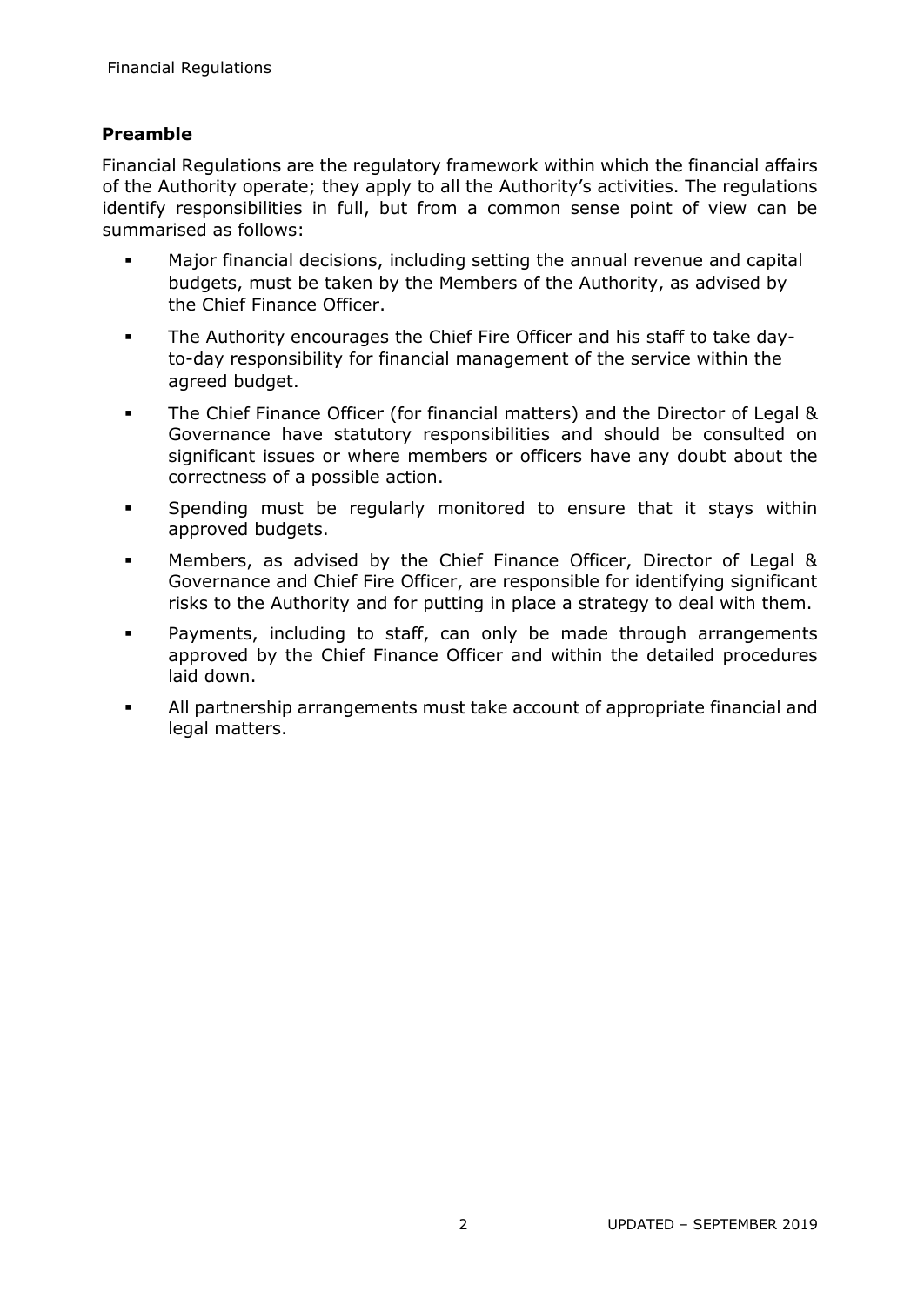# <span id="page-2-0"></span>**Introduction and overview**

# **1.1 What are the financial regulations?**

These regulations identify the financial responsibilities of the Buckinghamshire and Milton Keynes Fire and Rescue Authority, Members, the Chief Fire Officer, the Monitoring Officer, the Chief Finance Officer and other officers.

Members and officers should maintain a written record of any decision-making that has been delegated to members of their staff, including seconded staff. When decisions have been delegated or have been devolved to other bodies or responsible officers, references to members or officers in the regulations should be read as referring to them.

#### **1.2 Who should read this document?**

The regulations and procedures apply to all staff (including temporary staff) and members of the Authority. The prime audience for financial regulations consists of:

- Members
- Chief Fire Officer
- **Finance Officers**
- **Staff with financial responsibilities**

More detailed guidance on how the regulations should be implemented in practice is contained in The Financial Instructions, which apply to all Members and all staff and anyone acting on the Fire Authority's behalf.

# **1.3 Why have financial regulations?**

Financial Regulations form part of the means by which the Fire Authority manages its business. They clarify responsibilities and provide a framework for decision making. Where there are specific statutory powers and duties, the financial regulations seek to ensure that these are duly complied with, as well as setting out best professional practices and processes for all activities and decisions of the Fire Authority, its committees and staff.

In summary, financial regulations are the regulatory framework within which the financial affairs of the Authority operate.

Rather than a barrier to action they should be viewed as providing the framework within which action can be taken, setting out best practice throughout the Authority and ensuring a high quality of financial information, enabling better decision making and improved service delivery.

# **1.4 Corporate governance and financial regulations**

All staff and Members must comply with the seven "principles of public life" as set out in the Committee on Standards in Public Life (the Nolan Committee):

#### *Selflessness*

Holders of public office should take decisions solely in terms of the public interest. They should not do so in order to gain financial or other material benefits for themselves, their family, or their friends.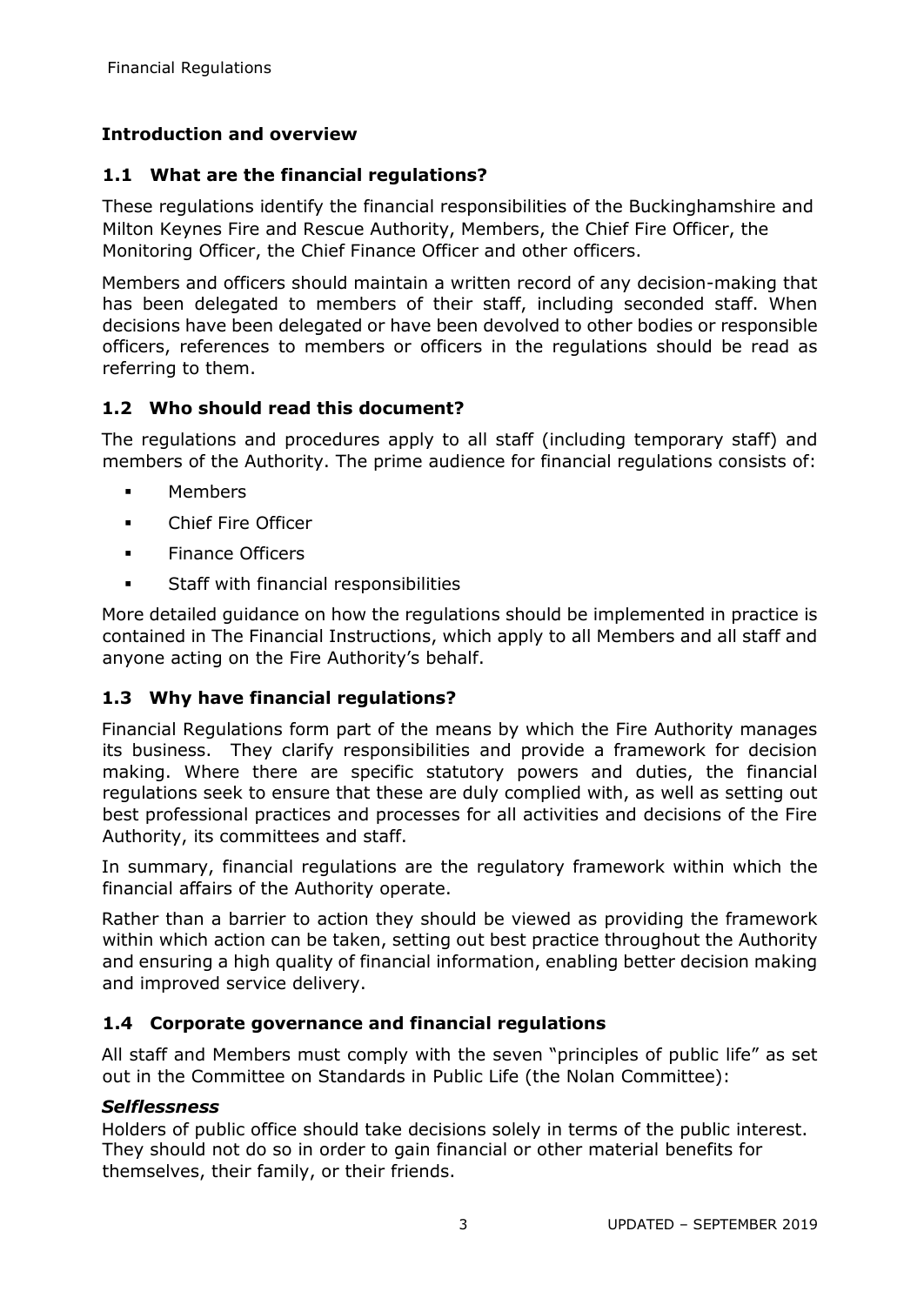# *Integrity*

Holders of public office should not place themselves under any financial or other obligation to outside individuals or organisations that might influence them in the performance of their official duties.

## *Objectivity*

In carrying out public business, including making public appointments, awarding contracts, or recommending individuals for rewards and benefits, holders of public office should make choices on merit.

#### *Accountability*

Holders of public office are accountable for their decisions and actions to the public and must submit themselves to whatever scrutiny is appropriate to their office.

#### *Openness*

Holders of public office should be as open as possible about all the decisions and actions that they take. They should give reasons for their decisions and restrict information only when the wider public interest clearly demands.

#### *Honesty*

Holders of public office have a duty to declare any private interests relating to their public duties and to take steps to resolve any conflicts arising in a way that protects the public interest.

#### *Leadership*

Holders of public office should promote and support these principles by leadership and example.

These regulations also reinforce the corporate governance "standards", as recommended by the Nolan Committee, governing:

- **•** organisational structures and processes
- **Financial reporting and internal controls**
- **standards of behaviour**

# **1.5 What do financial regulations cover?**

The regulations apply to all the Authority's activities. In practice, this means all budgets, money and funds administered by Members and Officers in carrying out their duties across all the Authority's services and activities. This also includes:

- funds managed on behalf of third parties such as trust funds, community accounts and unofficial funds
- partnership arrangements where the Authority is the accountable body
- external providers such as outsourced services, contractors and consultants are managed through the contract process. The contract document will set out the financial requirements. These include, for example, compliance with key control procedures; performance standards and statistics; attendance at service client meetings' and access to accounts.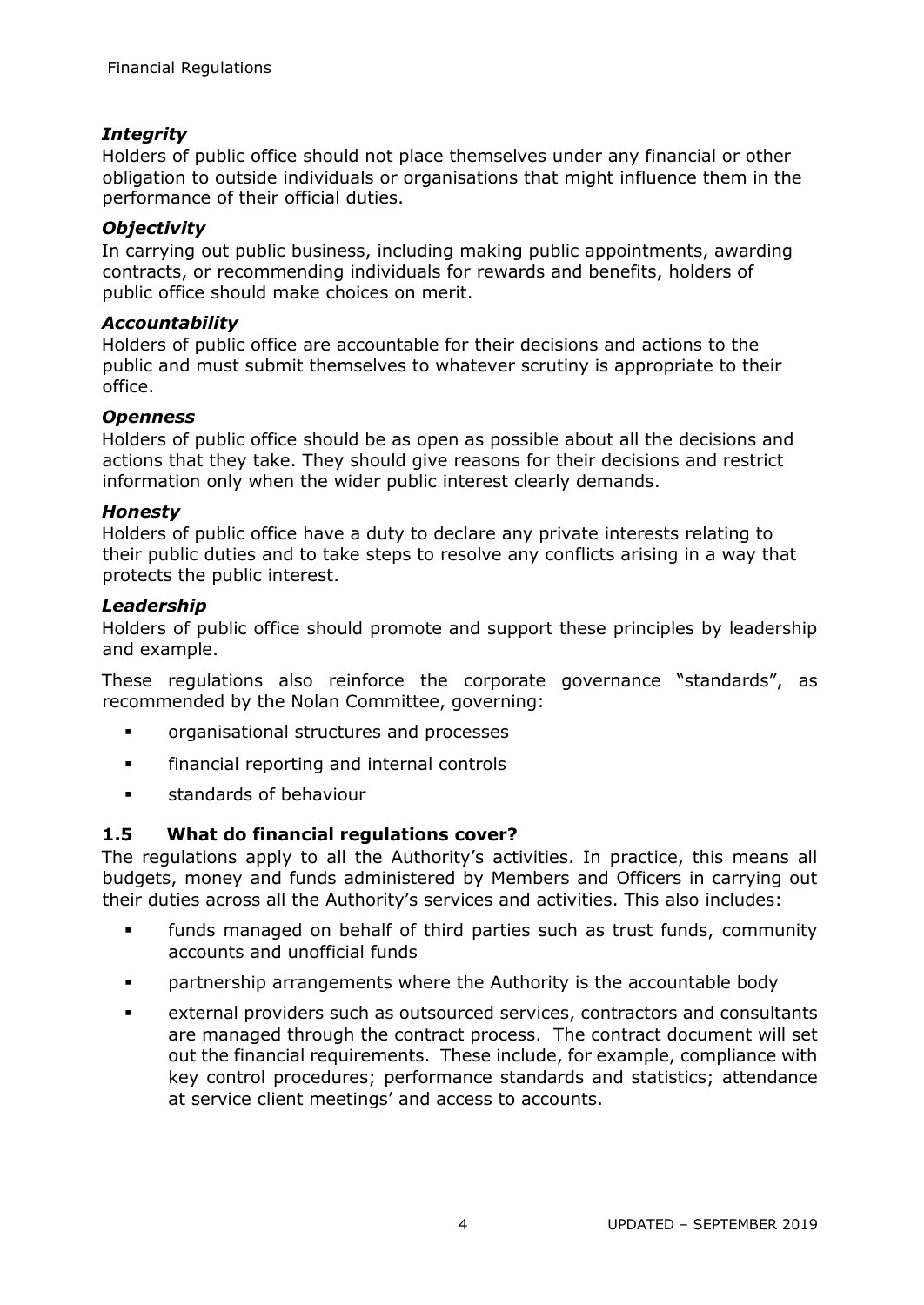# **1.6 Awareness and access**

The Chief Fire Officer is responsible for ensuring that all staff with financial responsibilities are made aware of and have access to these regulations, and to the accompanying financial instructions that set out in more detail how they should implement and comply with the regulations.

Managers are responsible for ensuring that all staff in their departments are aware of the existence and content of the Authority's financial regulations and other internal regulatory documents and that they comply with them.

All members and staff have a general responsibility for taking reasonable action to provide for the security of the assets under their control, and for ensuring that the use of these resources is legal, is properly authorised, provides value for money and achieves best value.

The Chief Finance Officer is responsible for issuing advice and guidance to underpin the financial regulations that Members, Officers and others acting on behalf of the Authority are required to follow.

#### **1.7 Non-compliance with financial regulations**

Failure to comply with these regulations and the accompanying financial instructions may have the following consequences:

- For staff, these regulations supplement the code of conduct for employees, so a breach will normally be considered a disciplinary offence that will invoke disciplinary procedures (and can lead to dismissal).
- For Members, these regulations supplement the code of conduct for Members, so a breach may be reported to the Monitoring Officer, which may lead to sanctions being imposed upon the Member.
- For the Authority, there is an overriding duty to secure value for money by conducting its business in an economical, efficient and effective manner. Failing to comply with the regulations will have wider implications which could result in the misuse or waste of funds received from tax payers and the Government.

These regulations provide clarity about the financial accountabilities of everyone acting on behalf of the Authority, individually or as a whole. To conduct its business efficiently, the Authority needs to ensure that it has sound financial management policies in place and that they are strictly adhered to.

# **1.8 Review of the financial regulations**

The Chief Finance Officer is responsible for maintaining a continuous review of the financial regulations and submitting any additions or changes necessary to the Authority for approval. The Chief Finance Officer is also responsible for reporting, where appropriate, breaches of the financial regulations to the Authority.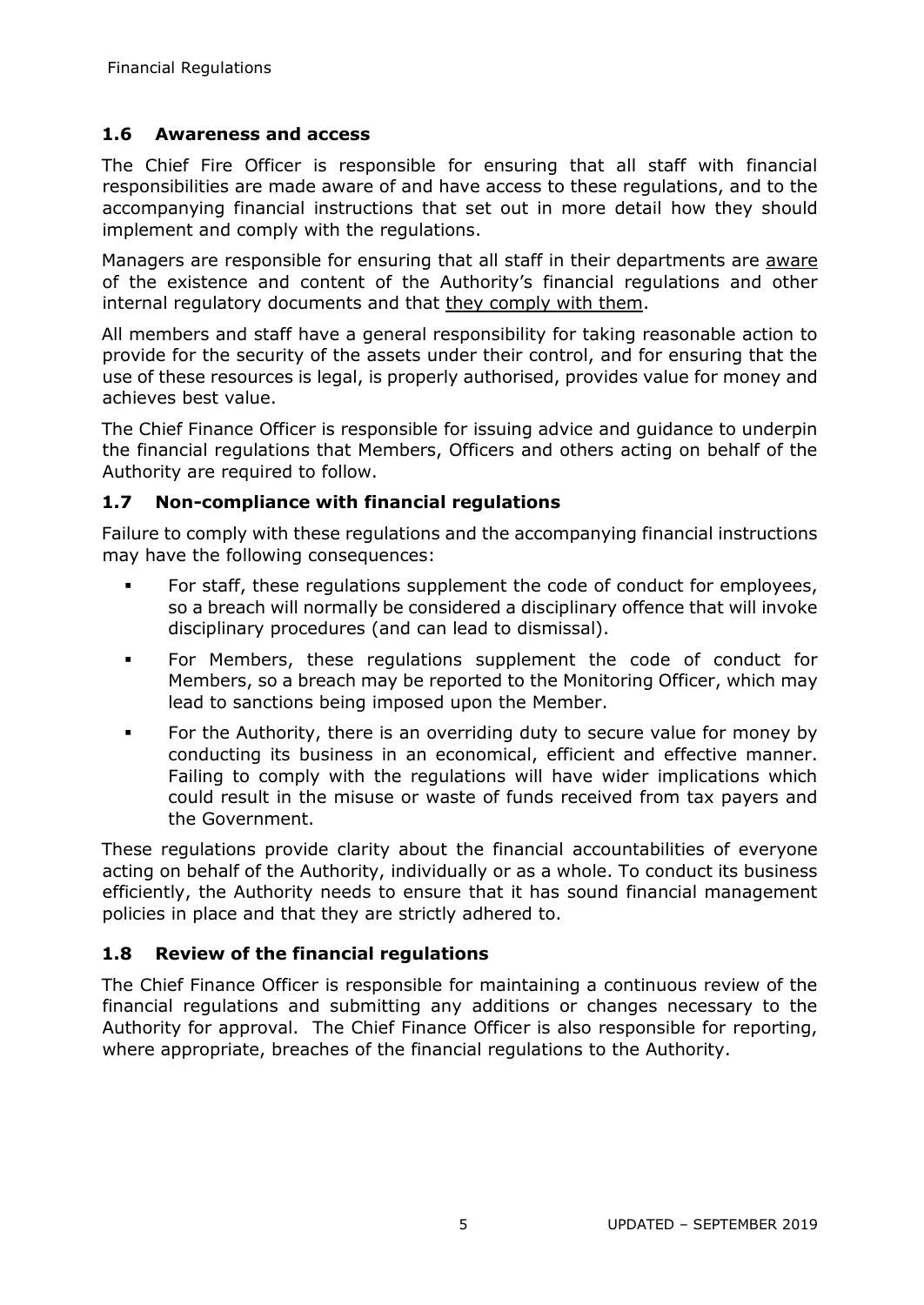# **1.9 Other rules**

Apart from these regulations, all members and officers must comply with certain other rules. These include:

- **standing orders**
- **scheme of delegation to officers**
- **CONDUCTER CONTRACT STANDING OF LACT STANDARY CONTRACT PROPERTY**
- **•** human resources policies and procedures, e.g. employee code of conduct
- **Financial instructions, procedures and quidance notes**
- **•** counter-fraud and corruption policy
- **anti-money laundering policy.**

# **1.10 Further Assistance**

Finance staff are ready and willing to provide assistance in all areas relating to financial management and financial control. In particular you must seek advice and authorisation if you wish to create a new financial procedure or amend an existing one.

The Chief Finance Officer welcomes feedback on the operation of the Financial Regulations and Financial Instructions to ensure they remain relevant and effective.

# **1.11 List of Financial Regulations**

- **A.** Financial accountabilities and management
- **B.** Financial Planning
- **C.** Risk management and control of resources
- **D.** Systems and procedures
- **E.** External arrangements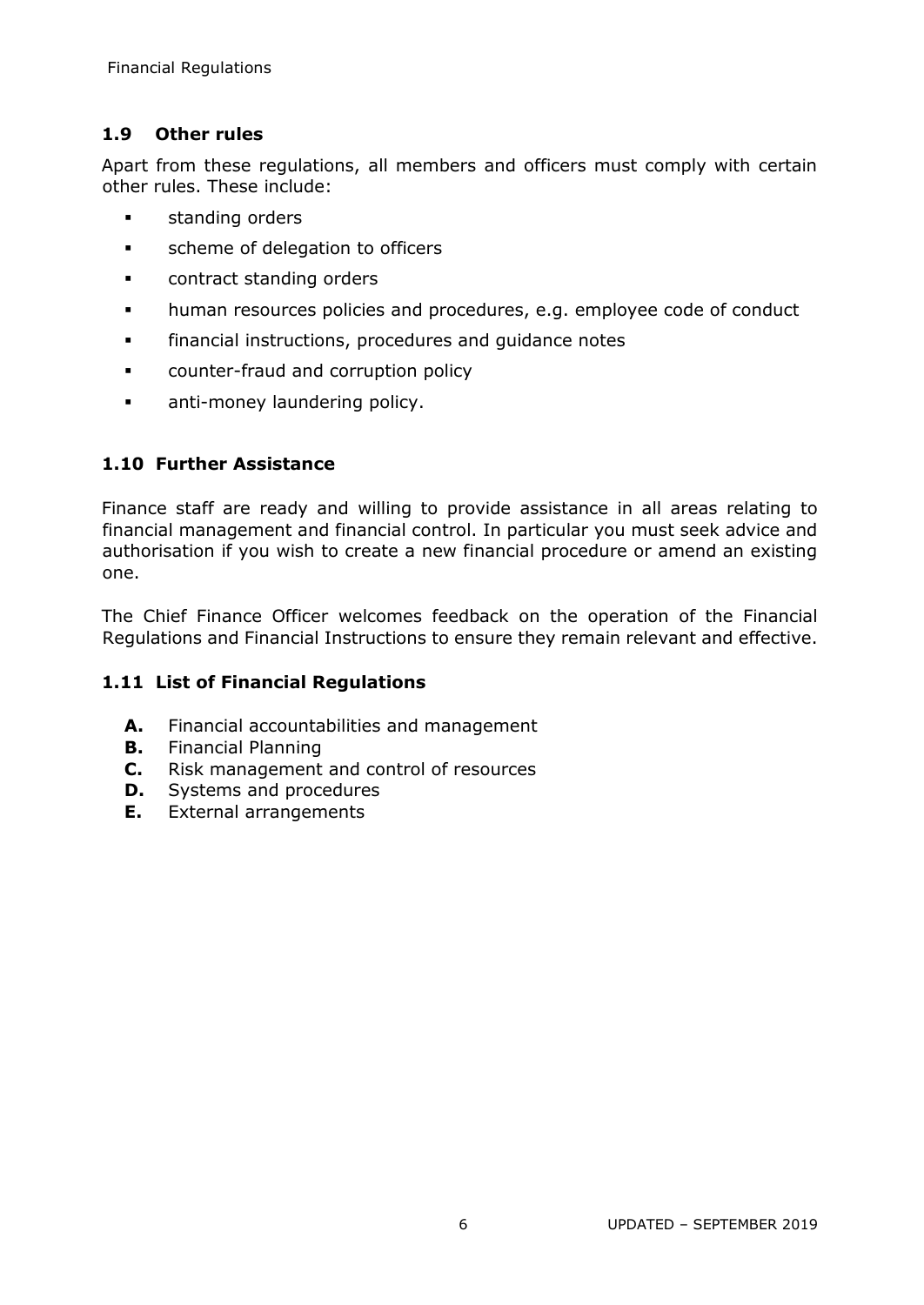# **2 FINANCIAL REGULATIONS**

<span id="page-6-0"></span>Financial Regulation A – Financial accountabilities and management

# **A.1 Introduction**

Financial management covers all financial accountabilities in relation to the running of the Service, including the policy framework and budget.

# **A.2 The Fire Authority**

The Members of the Authority are responsible for:

- **EXED** approving and adopting the Authority's pay policy and members' code of conduct
- approving the Corporate Strategy and budget (revenue and capital) within which all officers operate
- **EXEDENT** approving the Treasury Strategy and Prudential Borrowing Limits
- approving and monitoring compliance with the Authority's overall framework of accountability and control, monitoring compliance with the agreed policy and related executive decisions.

The Members are responsible for approving procedures for the delegation of powers to committees and procedures for recording and reporting decisions taken. These include decisions taken by the Authority or delegated by them. These delegations include any subsequently made to committee. The powers and duties of Committees are contained in the Authority's Standing Orders and Committees' Terms of Reference.

The Authority aims to delegate financial management to the Chief Fire Officer so that, as far as possible, the financial affairs are managed by Authority staff.

The Members of the Authority, advised by the Chief Finance Officer, must be satisfied that the Chief Fire Officer exercises delegated financial responsibilities in a proper and effective manner.

The Authority will:

- **agree a budget requirement and set a precept after receiving the advice of** the Chief Finance Officer
- **EXED** approve the Chief Fire Officer's proposed allocation of resources as set out in a format agreed by the Chief Fire Officer and Chief Finance Officer
- monitor financial outcomes
- **EXECT** identify and agree indicative longer term spending commitments.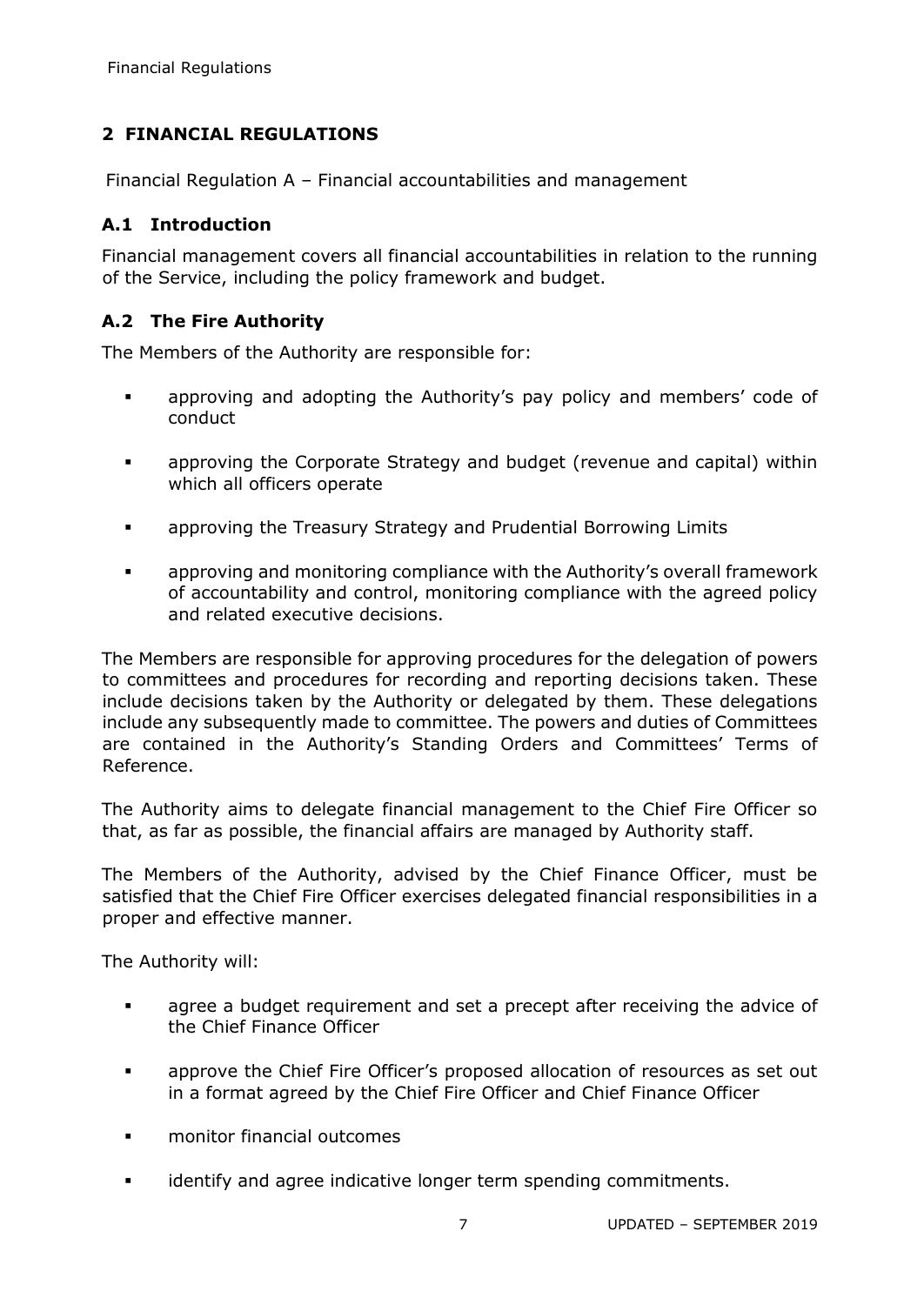# **A.3 Executive Committee**

The Terms of Reference of the Executive Committee

- to make recommendations to the Authority as to its revenue budget and capital programme
	- to consider and determine the annual programme for the replacement of vehicles and other major capital schemes
	- to consider and advise the Authority on the financial effects of significant development strategies, plans, major acquisitions, contracts etc.
	- to oversee the use of land and property and other significant resources (e.g. information technology, vehicles and communications equipment)
	- to deal with any other urgent business that cannot reasonably be held over to the next full meeting of the Authority
	- to deal with such other matters of financial significance that the Authority or other committees may refer to it.

#### **A.4 Overview and Audit Committee**

The Terms of Reference of the Audit Committee

- to receive, consider and approve the Fire Authority's statutory final accounts
- to consider the Authority's arrangements for corporate governance and make recommendations to ensure compliance with best practice
- to monitor the Authority's compliance with its own and other published standards and controls
- **the monitor the effective development and operation of risk management and** corporate governance within the Authority
- to consider and make recommendations for action plans arising from internal and external audit reports, including arrangements to ensure that processes which deliver value for money are maintained and developed
- to oversee investigations arising out of fraud and corruption allegations
- to determine insurance matters not delegated to officers, or another committee
- to consider and determine as appropriate such other matters as are required in legislation or guidance and make recommendations to Executive Committee as appropriate.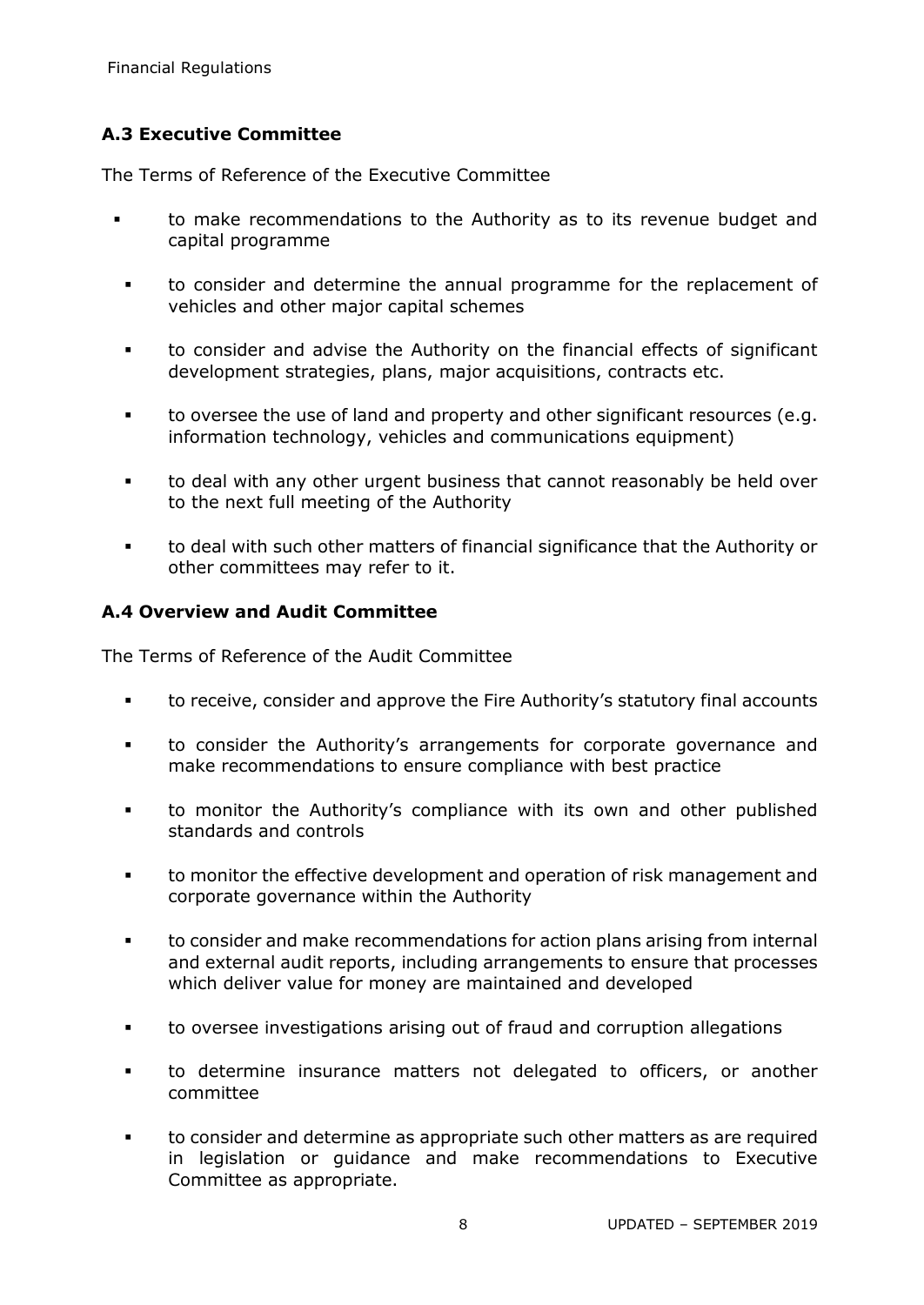# **A.5 Officers A.5.1 The Chief Fire Officer:**

The Chief Fire Officer of the Authority acting as the Chief Executive to the Authority together with the Monitoring Officer, is responsible for the system of record keeping in relation to all Authority decisions (see below); and is responsible for the corporate and overall strategic management of the Authority as a whole. He or she must report to and provide information for the Authority and its committees. He or she is responsible for establishing a framework for management direction, style and standards and for monitoring the performance of the organisation.

# **A.5.2 The Monitoring Officer (Director of Legal & Governance):**

The Monitoring Officer, together with the Chief Executive, is responsible for the system of record keeping in relation to all Authority decisions, and

- is responsible for promoting and maintaining high standards of conduct and therefore provides support to the Overview and Audit Committee
- has statutory duties to report to the Authority if it appears to him or her that any proposal decision or omission did or could cause the Authority to act unlawfully or in such a manner as to constitute maladministration and for ensuring that procedures for recording and reporting are operating effectively
- **Fall 1** must ensure that all Authority decisions and the reasons for them are as transparent as possible. He or she must also ensure that Members are aware of decisions made by the Authority and those made by officers who have delegated executive responsibilities
- is responsible for advising all members and officers about who has authority to take a particular decision
- is responsible for advising all Authority Committees about whether a decision is likely to be considered contrary or not wholly in accordance with the policy framework
- is responsible (together with the Chief Finance Officer) for advising the Authority about whether a decision is likely to be considered contrary or not wholly in accordance with the budget. Actions that may be "contrary to the budget" include:
	- $\triangleright$  initiating a new policy
	- $\triangleright$  committing expenditure in future years to above the budget level
	- $\triangleright$  incurring interdepartmental transfers above virement limits
	- $\triangleright$  causing the total expenditure financed from council tax, grants and corporately held reserves to increase, or to increase by more than a specified amount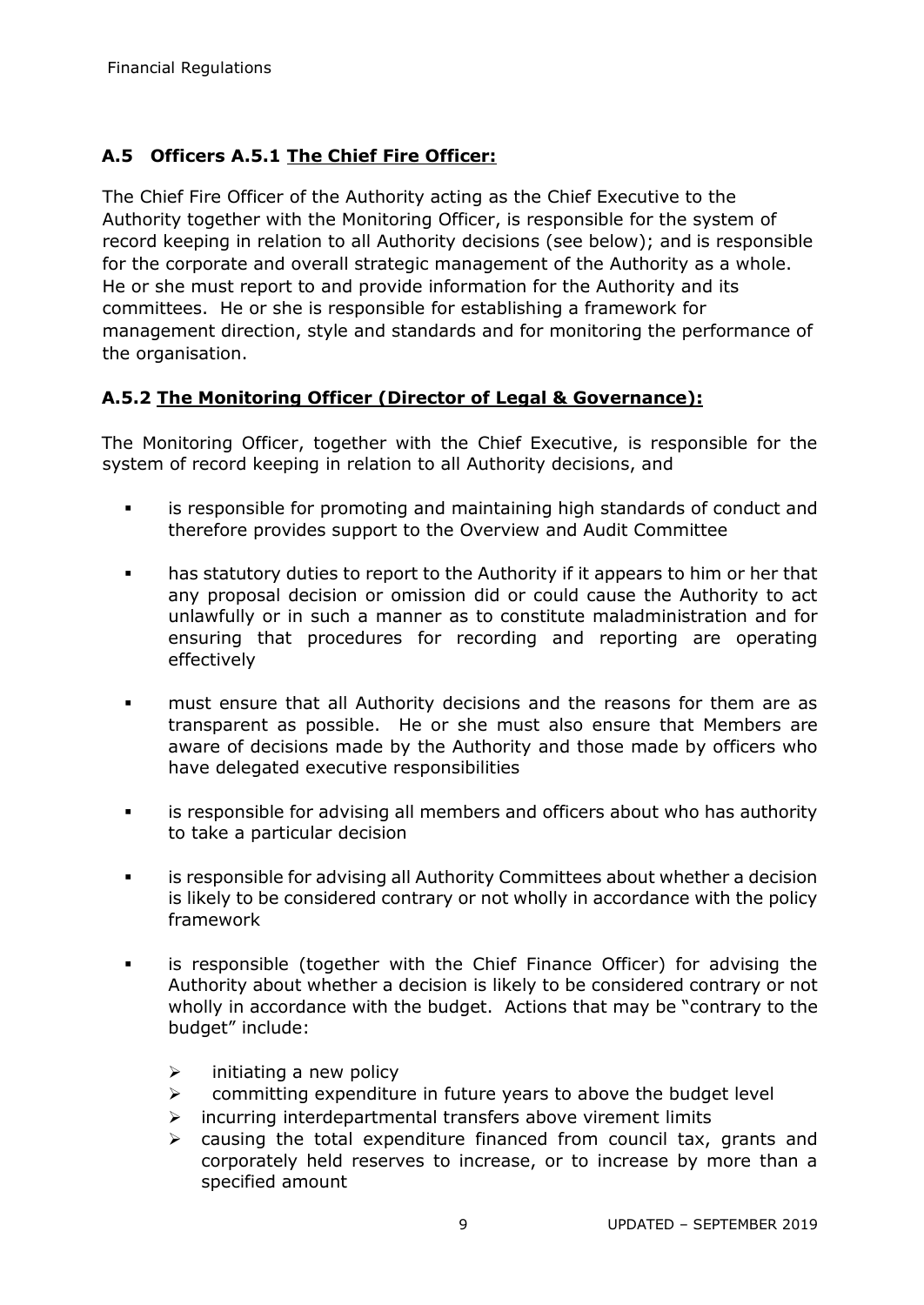- the monitoring officer is responsible for maintaining an up-to-date constitution
- the Authority is required to provide the Monitoring Officer with sufficient staff, accommodation and other resources to carry out his or her duties
- all reports to the Authority and committees must set out the full financial and legal implications arising from the proposals contained within the report. The full legal appraisal must be agreed with the Monitoring Officer. He or she must be consulted on all legal matters and given sufficient opportunity to provide written comments on any report with legal implications
- **The Monitoring Officer deals with all matters relating to the preparation and** despatch of Authority and Committee agendas, reports and minutes and also the preparation and issue of Decision and Action summaries. The Monitoring Officer has the authority to affix the Common Seal to deeds and documents.

# **A.5.3 The Chief Finance Officer:**

The Director of Finance and Assets acts as Chief Finance Officer of the Authority.

The Chief Finance Officer has statutory duties in relation to the financial administration and stewardship of the Authority. This statutory responsibility cannot be overridden. The duties arise from:

- **The Local Government Act 1972**
- Sections 112 -114 Local Government Finance Act 1988
- **Local Government and Housing Act 1989**
- **The Accounts and Audit Regulations 2015.**

The Chief Finance Officer is responsible for:

- **The proper administration of the Authority's financial affairs**
- Setting and monitoring compliance with financial management standards
- Advising on the corporate financial position and on the key financial controls necessary to secure sound financial management
- **Ensuring the provision of financial information**
- **Preparation of the revenue budget and capital programme**
- **Treasury management.**
- **The Authority's insurance arrangements**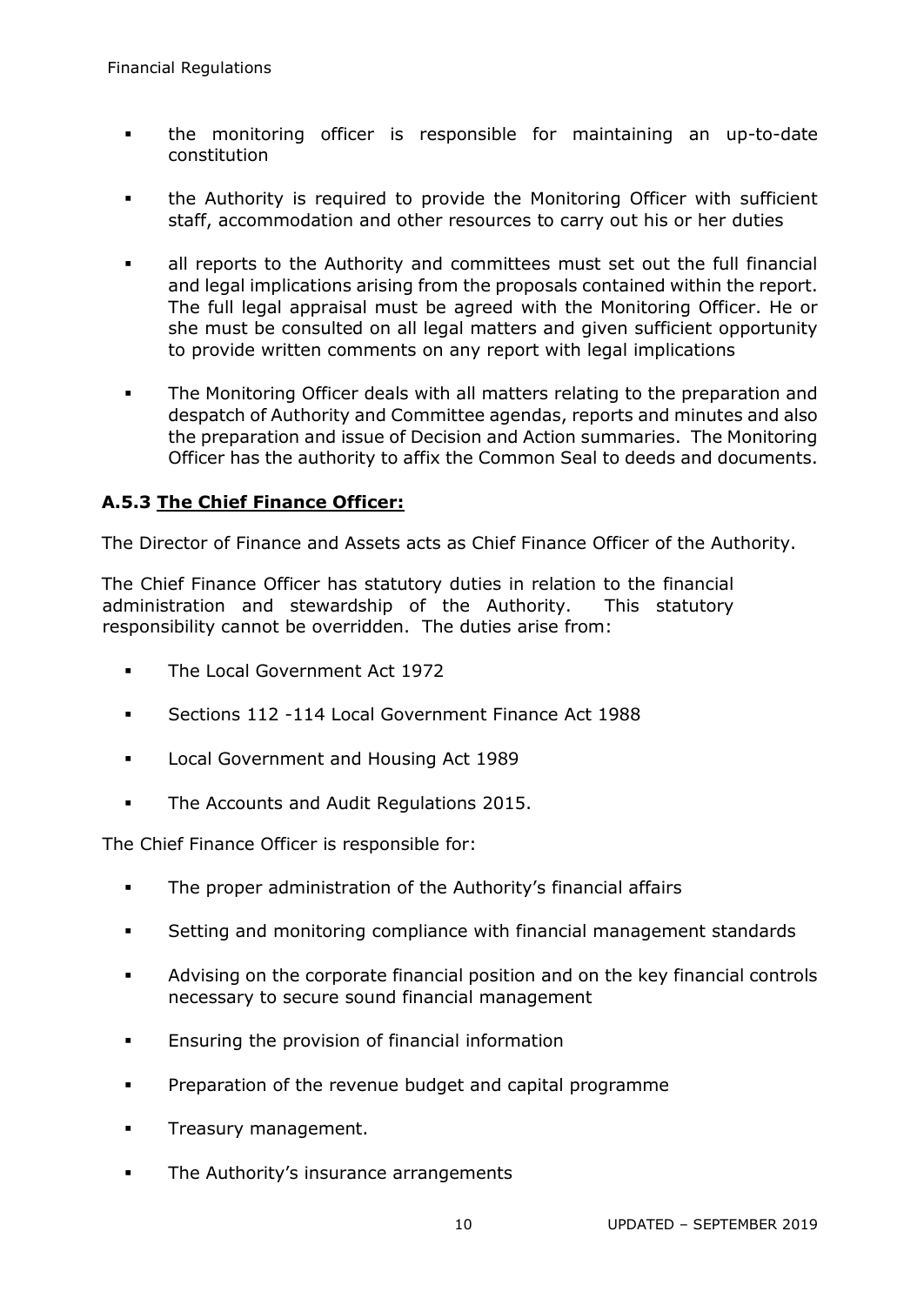Section 114 of the Local Government Finance Act 1988 requires the Chief Finance Officer to report to the Authority and the external auditor:

- if the Authority or one of its committees or officers has made a decision or taken an action, or is about to do so, which involves incurring unlawful expenditure
- if it appears that the Authority's expenditure is likely to exceed available resources
- it also requires the Chief Finance Officer to nominate a properly qualified member of staff to deputise should he or she be unable to perform these duties. The Authority is required to provide the Chief Finance Officer with sufficient staff, accommodation and other resources to carry out the duties under section 114.

The Chief Finance Officer has a responsibility for ensuring that adequate systems and procedures exist to account for all income due and expenditure disbursements made on behalf of the Authority and that controls operate to protect the Authority's assets from loss, waste, fraud or other impropriety. The Chief Finance Officer shall discharge that responsibility in part by the issue and maintenance of Financial Instructions with which all staff of the Authority shall comply.

The Chief Finance Officer is responsible for advising the Authority on all financial matters. All reports to the Authority and committees must contain a financial appraisal setting out the full financial implications arising from the proposals contained within the report. The financial appraisal must be agreed with the Chief Finance Officer. He or she must be consulted on all financial matters and given sufficient opportunity to provide written comments on any report with financial implications.

# **A.5.4 Strategic Management Board (SMB):**

Officers of the SMB are responsible for ensuring that Authority members are advised of the financial implications of all proposals and that the financial implications have been agreed by the Chief Finance Officer.

It is the responsibility of SMB officers to consult with the Chief Finance Officer and seek approval on any matter liable to affect the Authority's finances materially, before any commitments are incurred.

# **A.5.5 All Managers and Officers with financial responsibilities:**

All Managers are responsible for the observance of Financial Regulations within their service area and for the training of staff to enable them to comply with these Regulations.

Each Manager is individually responsible for the proper financial management of resources allocated to his/her service area through the budget making process and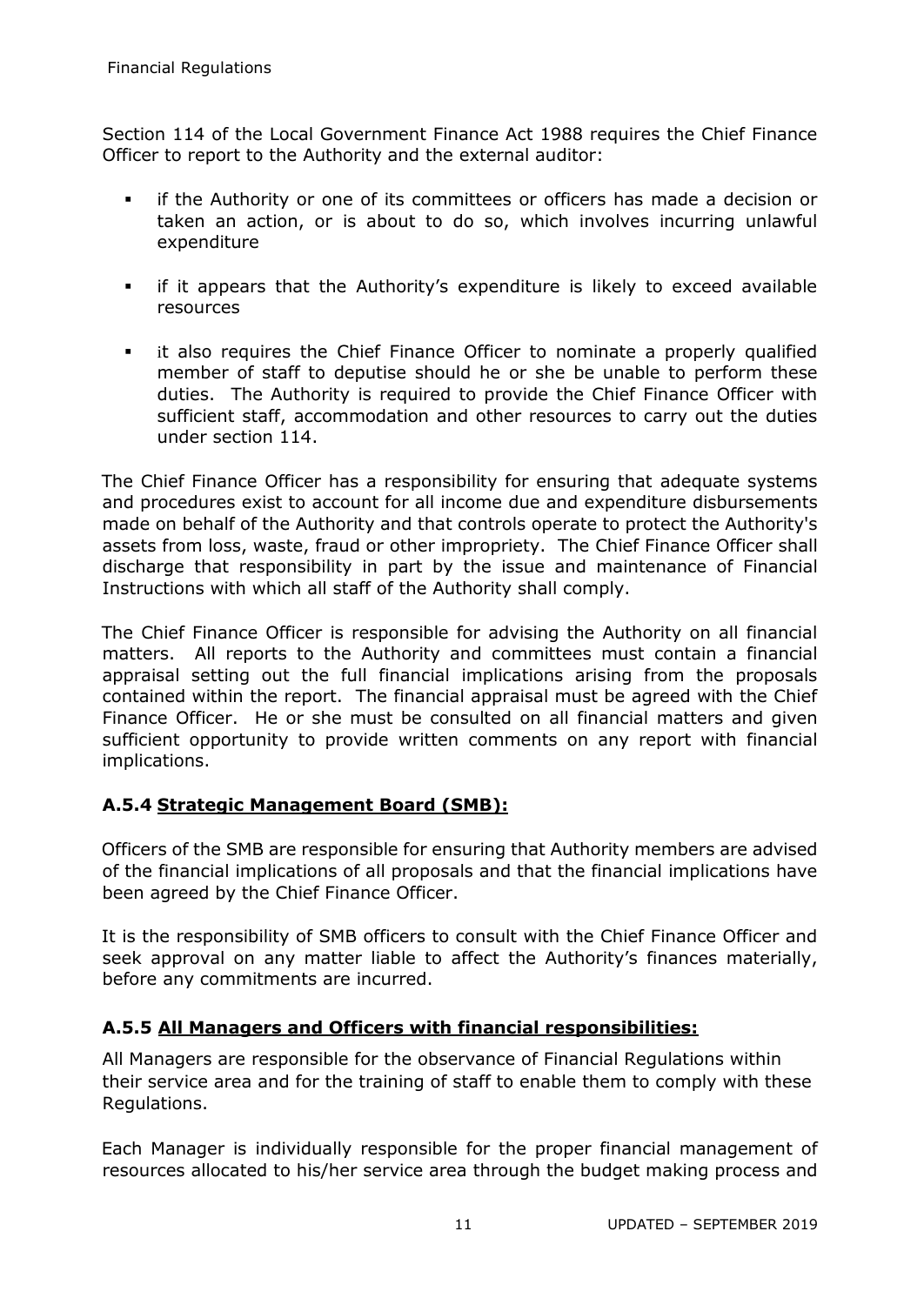for the identification of income arising from activities within his/her operational areas. This includes the control of staff and the security, custody and management of assets including plant, equipment, buildings, materials, cash and stores relating to his/her service area.

Managers, in consultation with the Chief Finance Officer, may delegate responsibilities to their staff. These shall be clearly documented and reviewed. The Manager will be responsible for ensuring that all staff are adequately trained prior to delegation, to carry out these roles. The competence of staff in these matters should be assessed as part of the Authority's performance management framework.

# **A.6 Other financial accountabilities**

# **A.6.1 Virement**

The Fire Authority is responsible for agreeing procedures for virements of expenditure between budget headings.

Executive Committee and/or Directors are responsible for agreeing in-year virements within delegated limits in consultation with the Chief Finance Officer. The Chief Finance Officer must sign off all virements.

# **A.6.2 Treatment of year end balances**

The Executive Committee is responsible for agreeing procedures for carrying forward under and over-spending on budget headings.

#### **A.6.3 Accounting policies, records and returns**

The Chief Finance Officer is responsible for selecting accounting policies and ensuring that they are applied consistently. He or she shall determine the accounting procedures and records for the Authority.

Accounting and other related records must be retained for periods which comply with relevant legislation.

# **A.6.4 Annual Statement of Accounts**

The Chief Finance Officer is responsible for ensuring that the annual statement of accounts is prepared and certified in accordance with the Chartered Institute of Public Finance and Accountancy's 'Code of Practice on Local Authority Accounting in the United Kingdom: Based on International Financial Reporting Standards (the Code)'.

# **A.6.5 Grants and Other External Contributions**

The Fire Authority is responsible for agreeing additional budgets over and above the approved budget for the year, including match-funding requirements.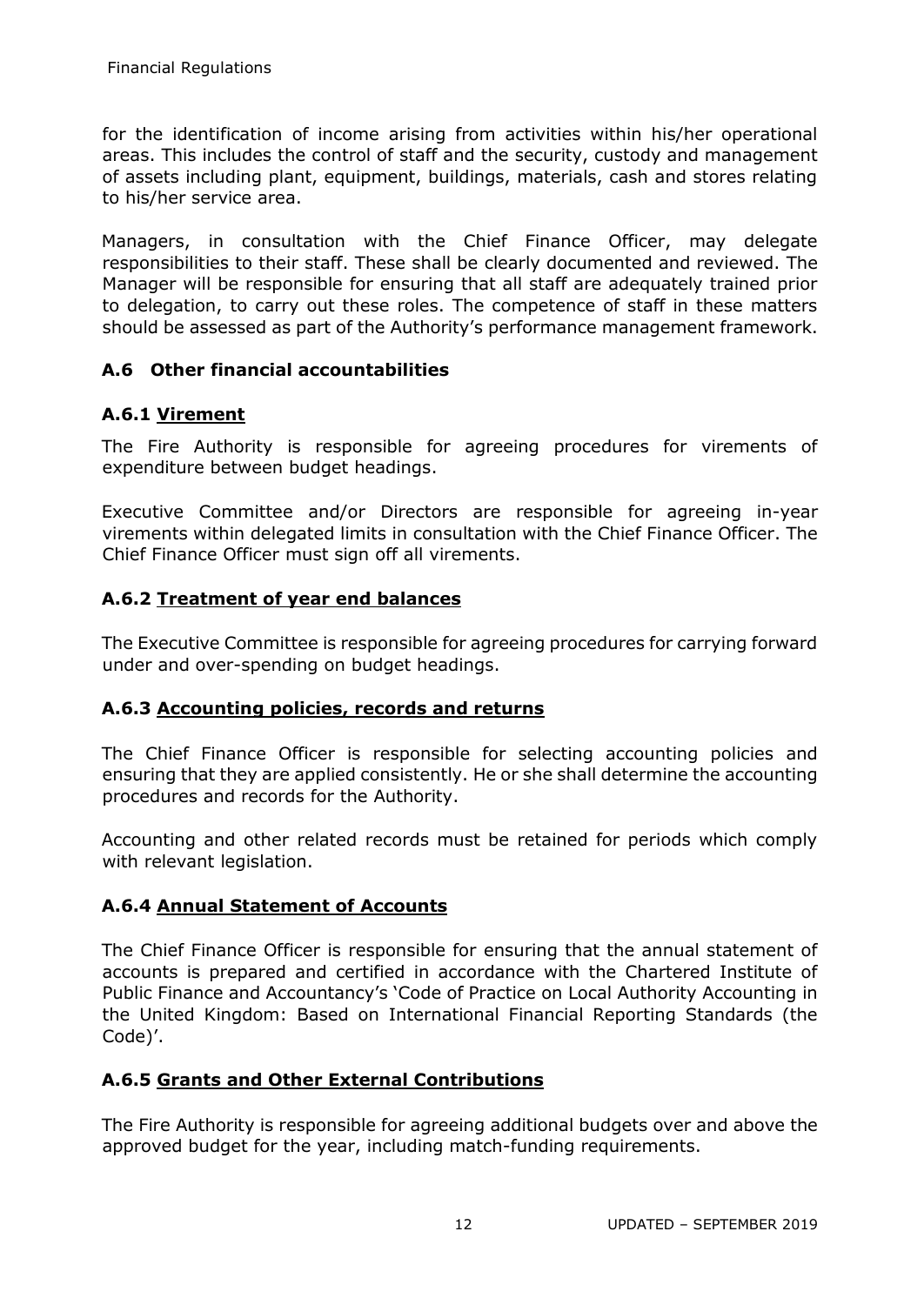The Executive Committee and/or Directors have delegated responsibility for ensuring that any funding conditions are compatible with the aims and objectives of the Authority prior to acceptance of the grant.

The Executive Committee and/or Directors delegated responsibility for agreeing additional expenditure budgets with 100% grant funding within delegated limits in consultation with the Chief Finance Officer. The Chief Finance Officer must sign off all grant applications.

The Chief Finance Officer must examine and certify where required any submission, estimate or claim for payment of grant by a Government Department or funding from any other body. Officers responsible for the administration of such grants, funds and spending associated with them must ensure compliance with the conditions of the grant/funding and where appropriate adhere to the Authority's Minimum Standards for External Funding. (See regulation E, External Arrangements).

The Chief Finance Officer must examine and certify all financial returns to government departments or other bodies.

#### **A.6.6 Pensions**

It is the responsibility of officers preparing to outsource activities of the Fire Authority that involve the transfer of pension rights and liabilities to notify the Chief Finance Officer of any proposal prior to substantive negotiations taking place with third parties.

In consultation with the Chief Finance Officer the full cost and implication of the transfer of pension rights and liabilities must be disclosed in the financial appraisal that is prepared in relation to the outsourcing proposal.

The Chief Finance Officer must be consulted about and approve revised pension arrangements before formal agreements are made.

#### **A.6.7 Use of capital receipts**

All receipts from the sale of assets which were originally purchased from capital financing will be treated as capital receipts and must be notified to the Chief Finance Officer.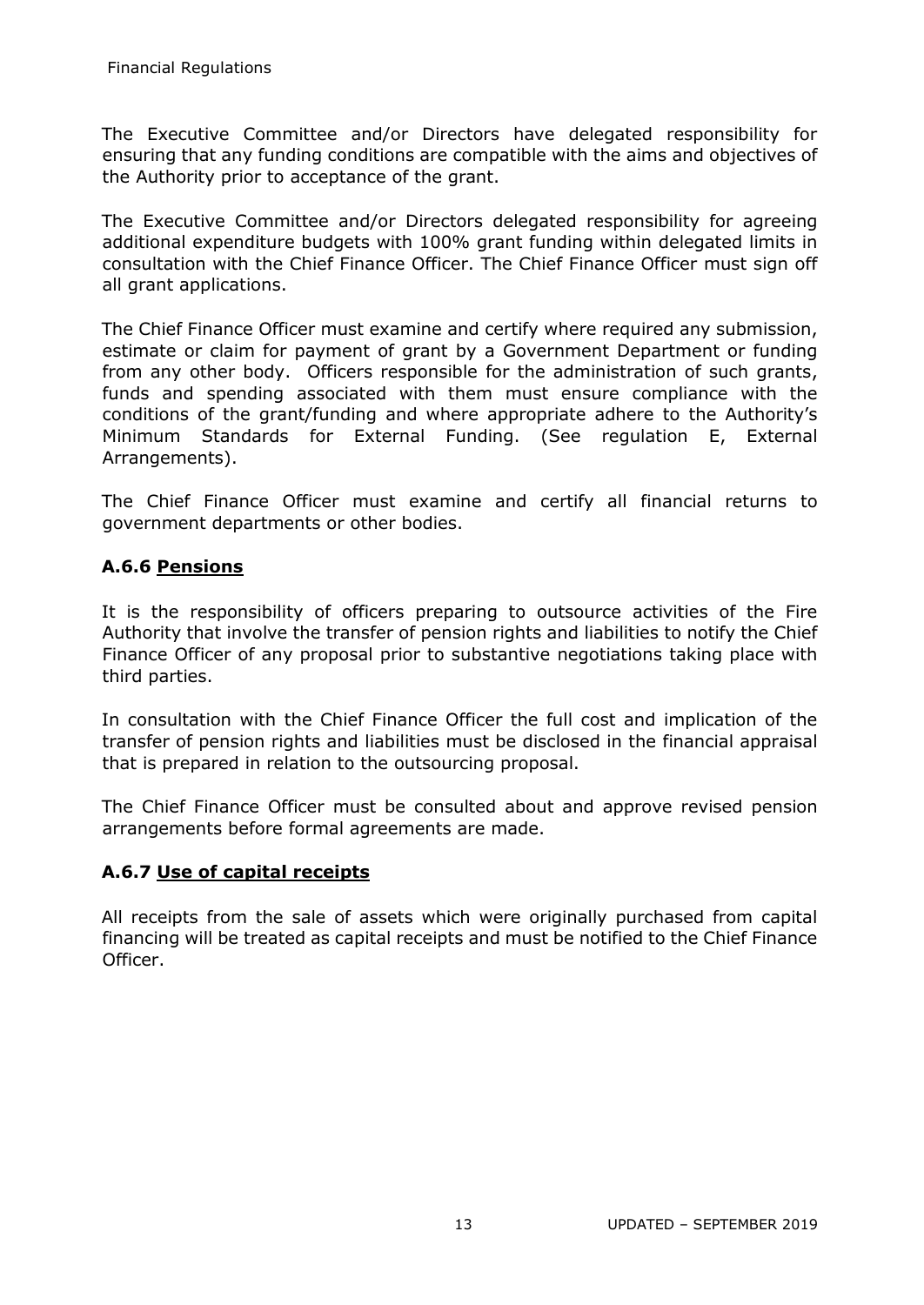# <span id="page-13-0"></span>**Financial Regulation B – Financial Planning**

#### **B.1 Introduction**

The Authority is responsible for approving its policy framework and budget. In terms of financial planning the key elements are:

- **•** The Medium Term Financial Plan
- **The annual revenue budget**
- **The capital programme.**

#### **B.2 Policy Framework**

The policy framework comprises the following plans and strategies of the Authority:

- **Integrated Risk Management Plan (IRMP)/Public Safety Plan (PSP)**
- **Corporate Plan**
- Medium Term Financial Plan, including the
- Capital Programme
- **Treasury Management Strategy**
- **Prudential Indicators and Minimum Revenue Provision (MRP) Policy.**

These strategy documents are underpinned by supplementary strategies:

- **Asset Management Strategy**
- **•** Property Strategy
- **Fleet Strategy**
- **ICT Strategy**
- **Information Governance Strategy**
- Equipment Strategy
- People Strategy Workforce Plan. They are also supplemented by other financial policies and guidance:
- Counter fraud and Corruption policy
- Anti Money Laundering policy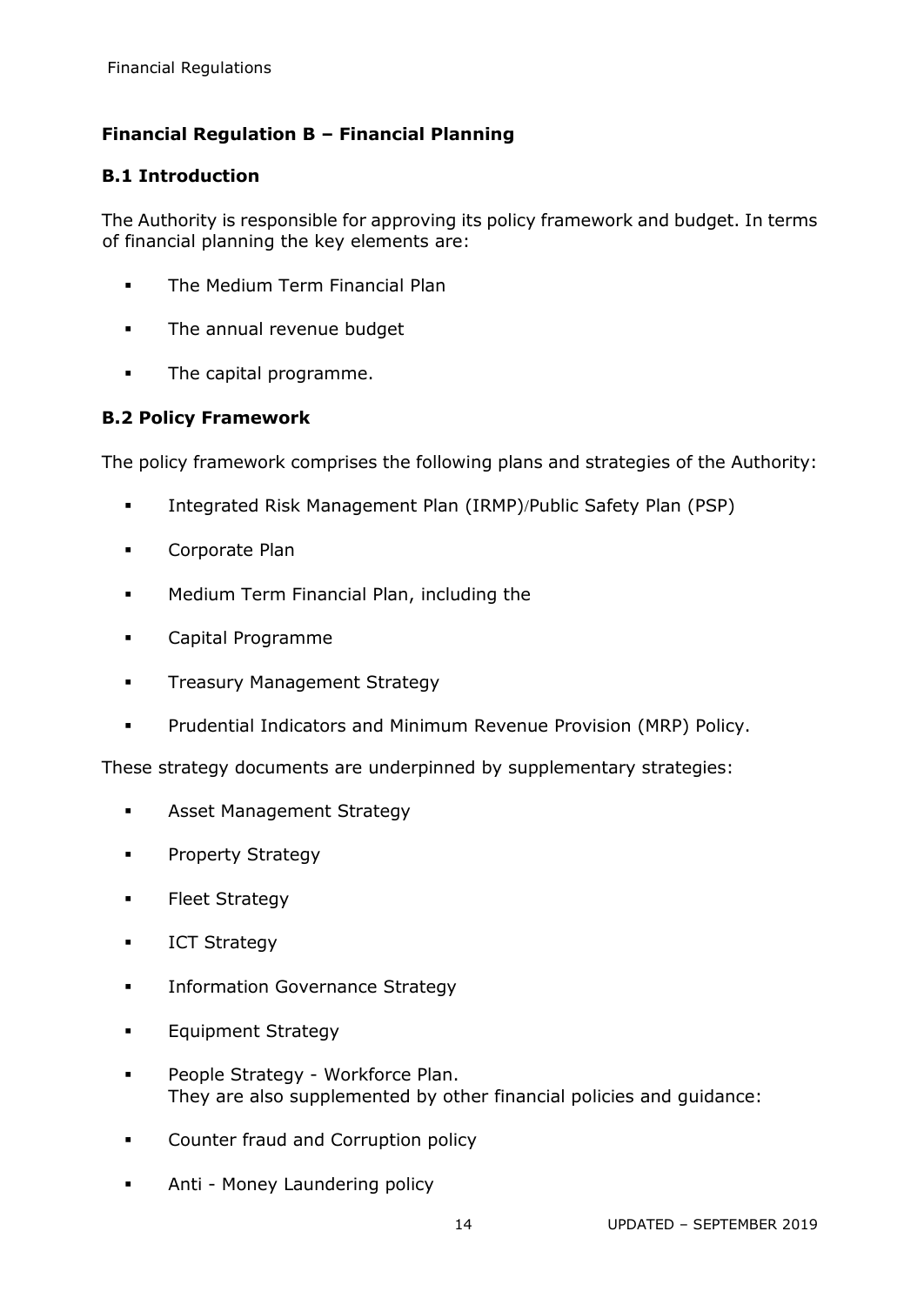- **•** Whistle blowing procedure
- **Standing Orders as to Contracts**
- **Financial Instructions and other quidance.**

In addition, there are procedure notes supporting the correct usage of the Financial System, and financial training available from the Finance Department.

The Authority is also responsible for approving procedures for agreeing variations to approved budgets, plans and strategies forming the policy framework and for determining the circumstances in which a decision will be deemed to be contrary to the budget or policy framework.

# **B.3 Integrated Risk Management Plan (IRMP) / Public Safety Plan (PSP) and Corporate Plan**

The Chief Fire Officer is responsible for proposing these plans to the Executive Committee for consideration before submission to the Authority for approval.

#### **B.4 Medium Term Financial Plan**

The Chief Finance Officer is responsible for coordinating the four-year Medium Term Financial Plan each year for consideration by the Executive Committee before submission to the Authority. The Medium Term Financial Plan should be clearly linked to the Integrated Risk Management /Public Safety and Corporate Plans.

#### **B.5 Budgeting**

#### Budget Format

The Chief Finance Officer will determine the general format of the Medium Term Financial Plan and the budget. The draft budget should include allocation to different services and projects, proposed taxation levels (precept) and the nature and level of contingency funds and reserves. **Guidelines** 

The Chief Finance Officer will issue guidelines for the preparation of the annual revenue budget and capital programme. These will take account of

- **Legal requirements**
- **Integrated Risk Management Plan (IRMP)/Public Safety Plan (PSP)**
- **Medium term financial planning prospects**
- Available resources
- Spending pressures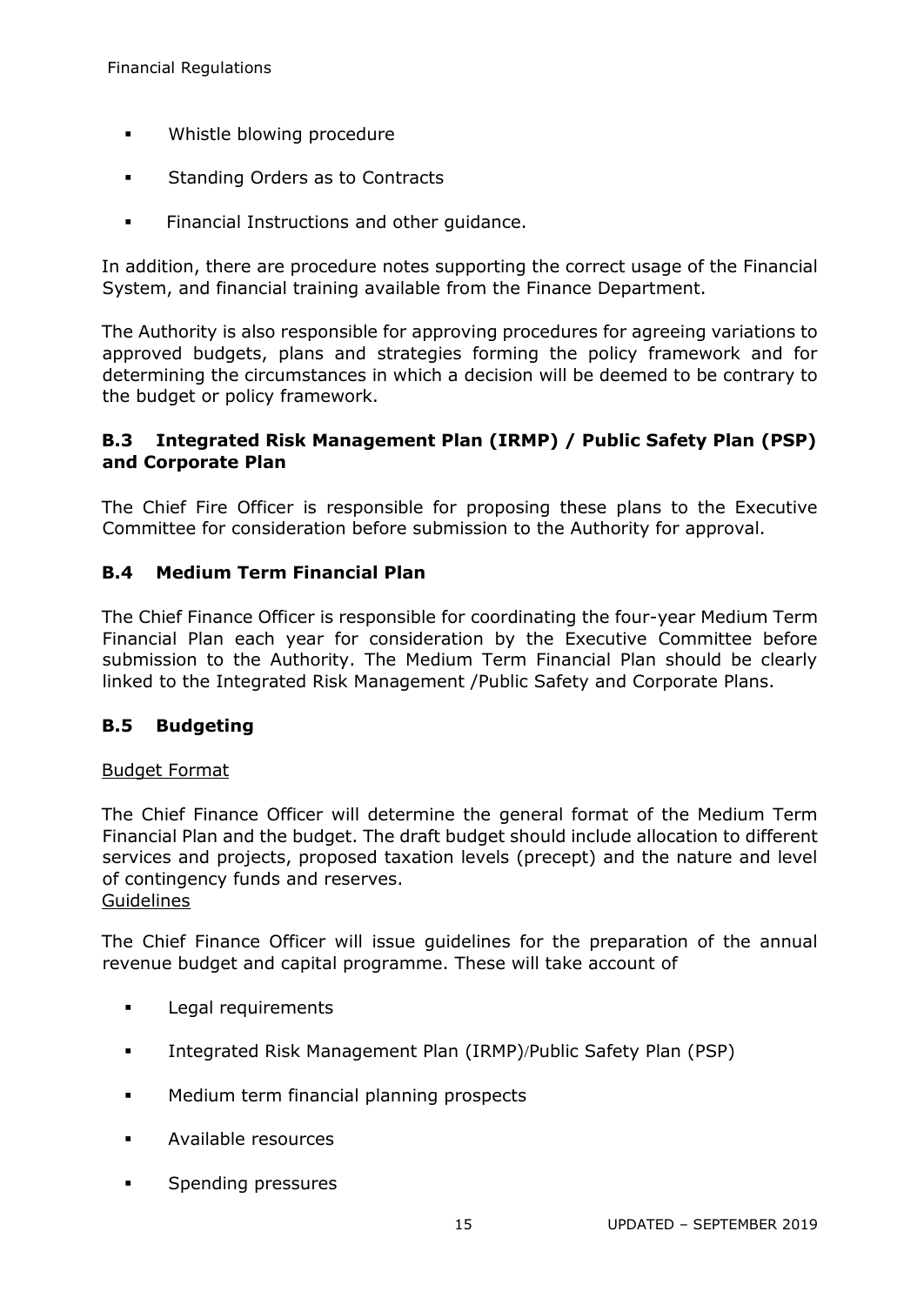- **Best value, efficiency savings and relevant government quidelines**
- Other internal policy documents.

#### Revenue Budget Preparation

The Chief Finance Officer is responsible for ensuring that a revenue budget is prepared on an annual basis for consideration by the Executive Committee and submission to the Authority. The Authority may amend the budget before approving it.

It is the responsibility of The Strategic Management Board (SMB), Directors, second tier managers and other budget holders to provide relevant information to the Finance Team, to ensure that budget estimates reflecting agreed service plans are submitted to the Executive Committee and that these estimates are prepared in line with the guidance issued by the Chief Finance Officer.

The precept has to be notified to the collecting authorities by February in respect of the ensuing financial year. It must be supported by a balanced budget approved by the Authority in consultation with the Chief Fire Officer and Chief Finance Officer.

#### Capital Programme Preparation

The Chief Finance Officer is responsible for ensuring that a capital programme is prepared on an annual basis for consideration by the Executive Committee and submission to the Authority. This will include advice to the Authority in setting an affordable borrowing limit and an assessment of the impact on the Prudential Indicators as required by the Prudential Code (the CIPFA professional code of practice for local authorities in taking investment and borrowing decisions).

The draft capital programme for the ensuing year should be submitted to the Authority for approval and include:

- details of all schemes, showing the total cost and the phased cost to completion
- **the proposed method of funding**
- an estimate of the revenue implications and confirmation as to whether this can be contained within the agreed revenue budget.

#### Budget Monitoring and Control

It is the responsibility of cost centre managers to control and monitor income and expenditure within their area. They should also take any action necessary to avoid exceeding their budget allocation. The Chief Finance Officer is responsible for providing appropriate financial information to enable budgets to be monitored effectively.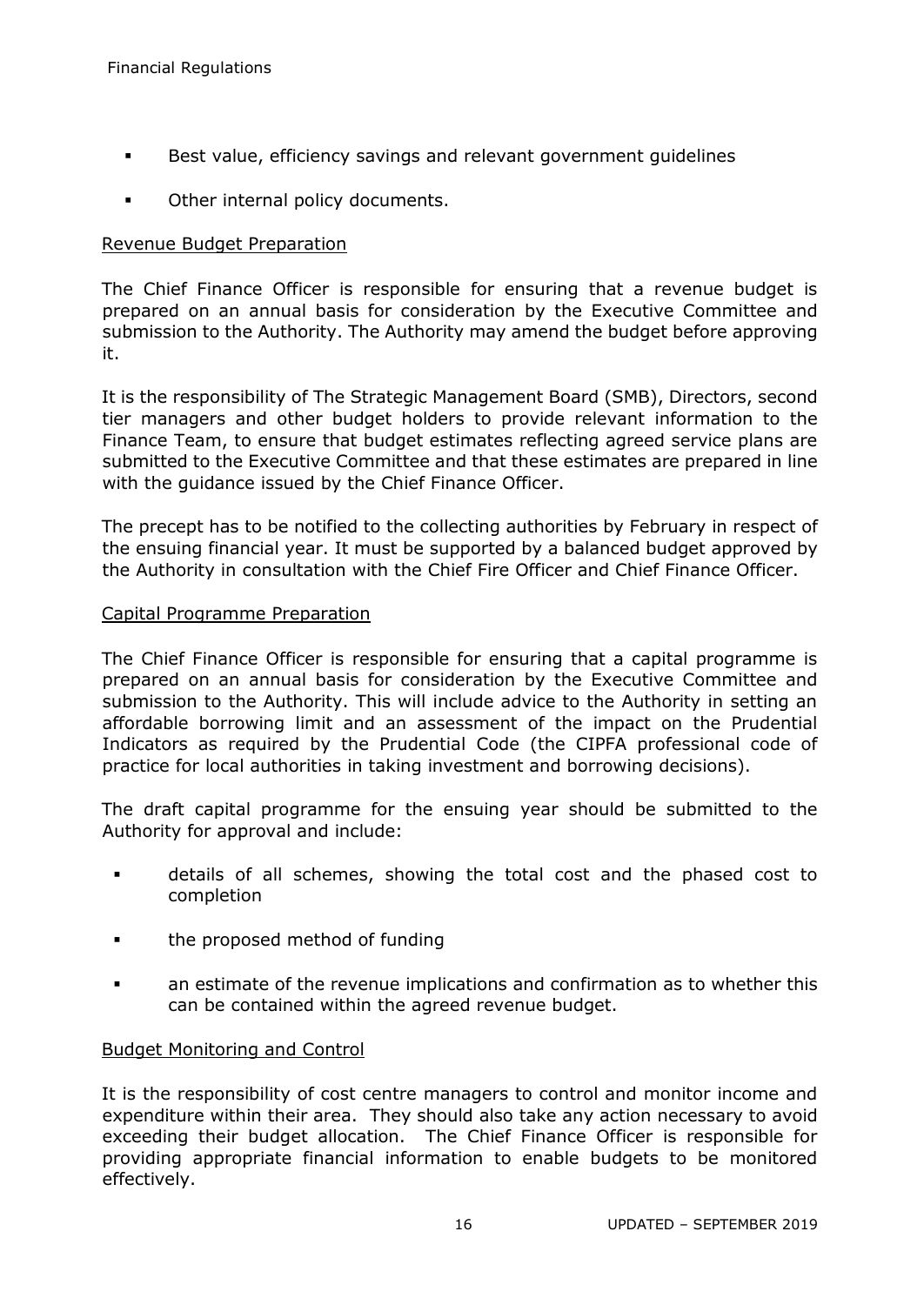Each month, in accordance with the budget monitoring timescales set out by the Chief Finance Officer, cost centre managers must provide the Chief Finance Officer with budget monitoring information. This will include any variances and problems within their areas and must include any proposals for actions to address these, together with a forecast of projected outturn.

The Chief Finance Officer is responsible for submitting regular reports to the Executive Committee on the budget monitoring position for both revenue and capital expenditure.

#### Virement

A virement does not create additional overall budget liability. It is a transfer of budget provision either within or between budget headings and can be used as an effective tool to assist in managing budgets effectively within a cash limit.

The Authority is responsible for agreeing procedures for virement. Cost centre managers and SMB are responsible for agreeing in-year virements within delegated limits and budget line restrictions. These are set out in Financial Instructions. The Chief Finance Officer must sign-off all virements.

The Executive Committee is required to approve a virement if:

- **it involves resources not being used for the purposes approved by the** Authority (a change in policy); or
- it results in an addition to commitments in future years; or the Chief Finance Officer requires it.

#### **B.6 Maintenance of General Fund Balance and Reserves**

It is the responsibility of the Chief Finance Officer to advise the Authority on prudent levels of reserves.

It is incumbent on the Authority to review the level of reserves each year before deciding the level of Council Tax. Reserves are maintained as a matter of prudence. They enable the Authority to provide for unexpected events and thereby protect it from overspending, should such events occur. Reserves for specific purposes may also be maintained.

All requests for movements, transfers and changes to reserves must be formally approved by the Executive Committee on the advice of the Chief Finance Officer.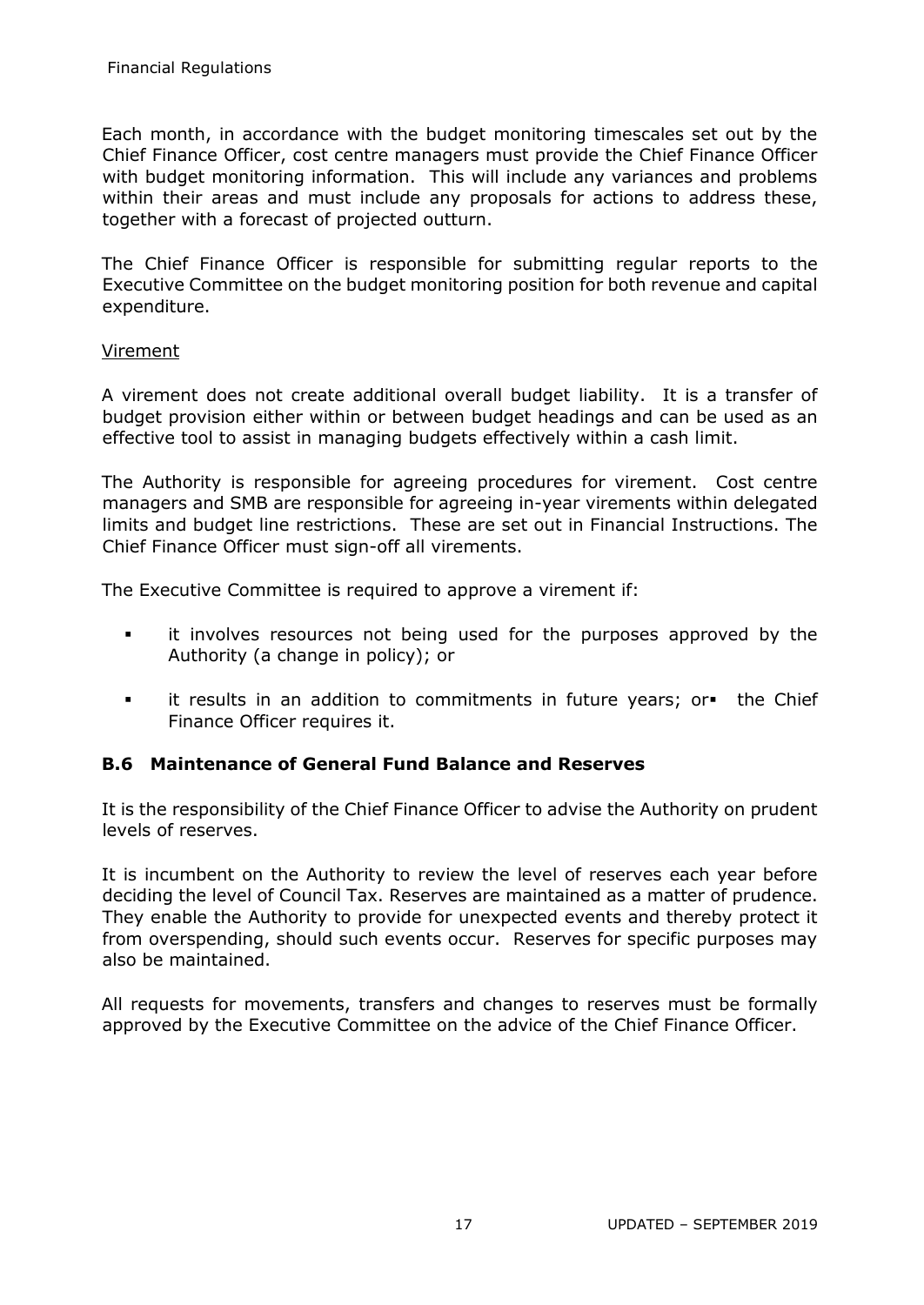# <span id="page-17-0"></span>**Financial Regulation C – Risk Management and Control of Resources**

# **C.1 Introduction**

It is essential that robust, integrated systems are in place and maintained for identifying and evaluating all significant operational and corporate risks to the Authority. This should include the proactive participation of all those associated with planning and delivering services.

#### **C.2 Risk Management**

The Executive Committee is responsible for approving a Corporate Risk Management Policy statement and strategy and for reviewing the effectiveness of risk management, after considering recommendations from the Overview and Audit Committee.

The Chief Operating Officer is responsible for preparing the Authority's Corporate Risk Management Policy and for promoting it throughout the Authority. He/she is responsible for maintaining the corporate risk register, which will be reviewed annually by the Executive Committee.

The Strategic Management Board (SMB) is responsible for identifying and reporting corporate risks of the Authority to the Executive Committee and for monitoring and reviewing corporate risks on a regular basis. The Overview and Audit Committee is responsible for review of the Corporate Risk Management Policy. The Overview and Audit Committee is also responsible for the assurance on the robustness of the governance processes for the Corporate Risk Management Policy.

All managers are responsible for identifying and reporting to The Chief Operating Officer, risks in their area which need to be included in the corporate risk register and for risk management within their areas of responsibility.

The Chief Finance Officer is responsible for advising the Authority on insurance matters and for ensuring that proper insurance cover exists.

# **C.3 Internal Control**

Internal Control refers to the systems of control implemented by management to help ensure achievement of the Authority's objectives in a way that promotes economical, efficient and effective use of resources. In addition, the systems of control ensure that the Authority's assets are kept secure and interests are protected.

The Accounts and Audit Regulations 2015 require the Authority to conduct a review at least once a year of the effectiveness of its system of internal control and to include an approved Annual Governance Statement (previously the Statement on Internal Control), prepared in accordance with proper practices, with its statement of accounts.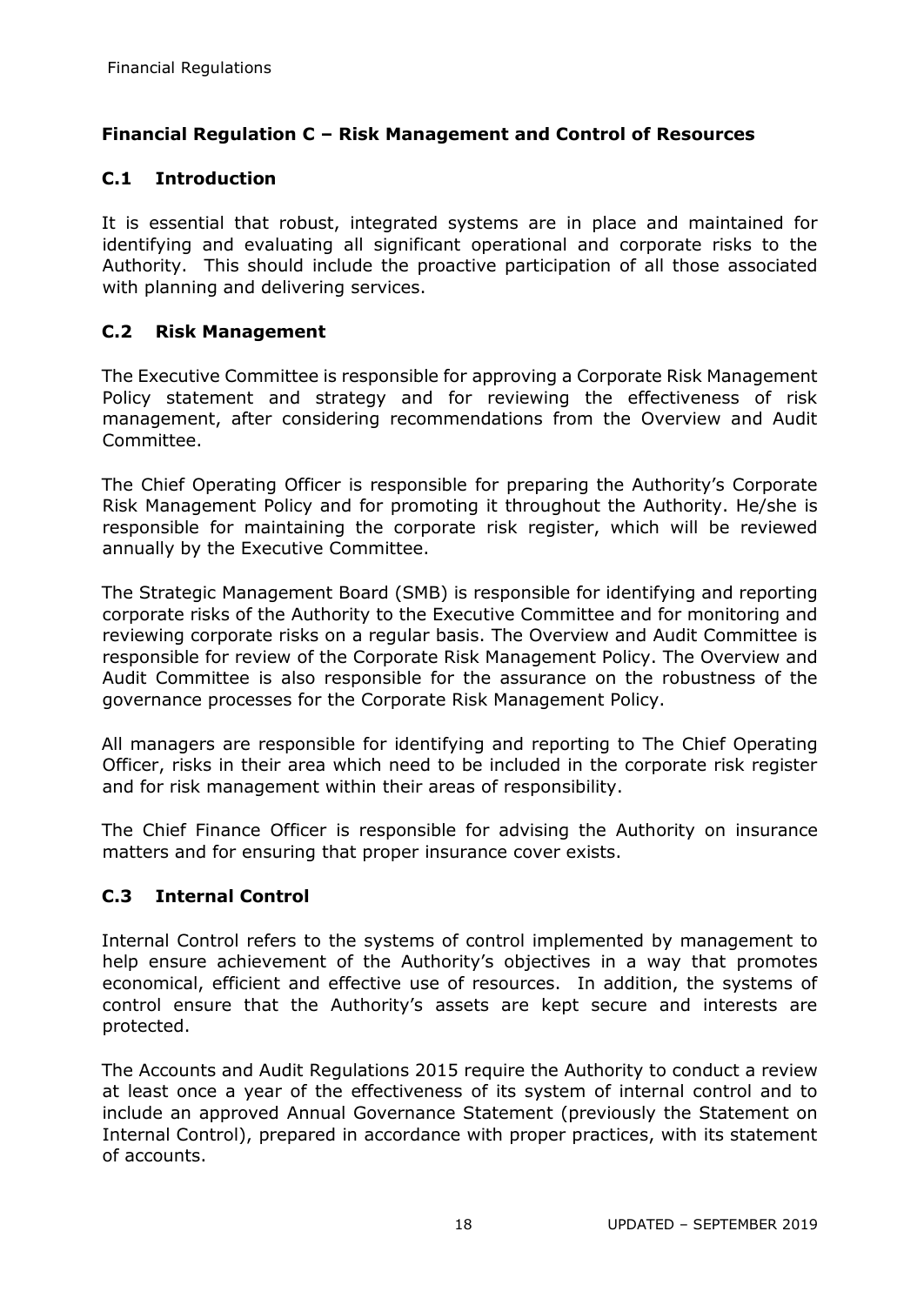The Chief Finance Officer is responsible for advising on effective systems of internal control.

These arrangements must ensure compliance with all relevant statutes and regulations and other relevant statements of best practice. They should ensure that public funds are properly safeguarded and used economically, efficiently and in accordance with the statutory and other authorities that govern their use.

It is the responsibility of Directors and second tier managers to establish sound arrangements for planning, appraising, authorising and controlling their operations in order to achieve continuous improvement, economy, efficiency and effectiveness and for achieving their financial performance targets.

# **C.4 Audit Requirements**

The Accounts and Audit Regulations 2015 require the Authority to undertake an adequate and effective internal audit. A review of the effectiveness of the system of internal audit should be conducted at least once a year and the findings considered as part of the consideration of the system of internal control, referred to in C.3 above.

The Internal Audit function is provided through a Service Level Agreement with Buckinghamshire County Council. The Internal Auditors at Buckinghamshire County Council comply with codes and standards outlined in the CIPFA Code of Practice for Internal Audit in Local Government and International Standards on Auditing (ISA) set by the International Auditing and Assurance Standards Board (IAASB) of the Financial Reporting Council (FRC).

The Internal Auditors have the authority to enter land or any premises used by the Authority at any time and have access to all Authority correspondence, systems, documents, books, property or other records related to the Authority's business. The Chief Finance Officer shall be entitled to receive explanation as s/he considers necessary to establish the correctness of any matter under examination.

The basic duties of the external auditor are governed by part 5 of the Local Audit and Accountability Act 2014.

The Authority may be subject to audit, inspection or investigation by external bodies such as HM Revenues and Customs, who have statutory rights of access.

The Chief Finance Officer and the Monitoring Officer should be notified immediately of any financial irregularities or suspected irregularities, or any circumstances which may suggest the possibility of irregularities in any of the Authority's functions. Any investigation should be undertaken in accordance with the Authority's Counter-Fraud and Corruption Policy and Whistleblowing Policy.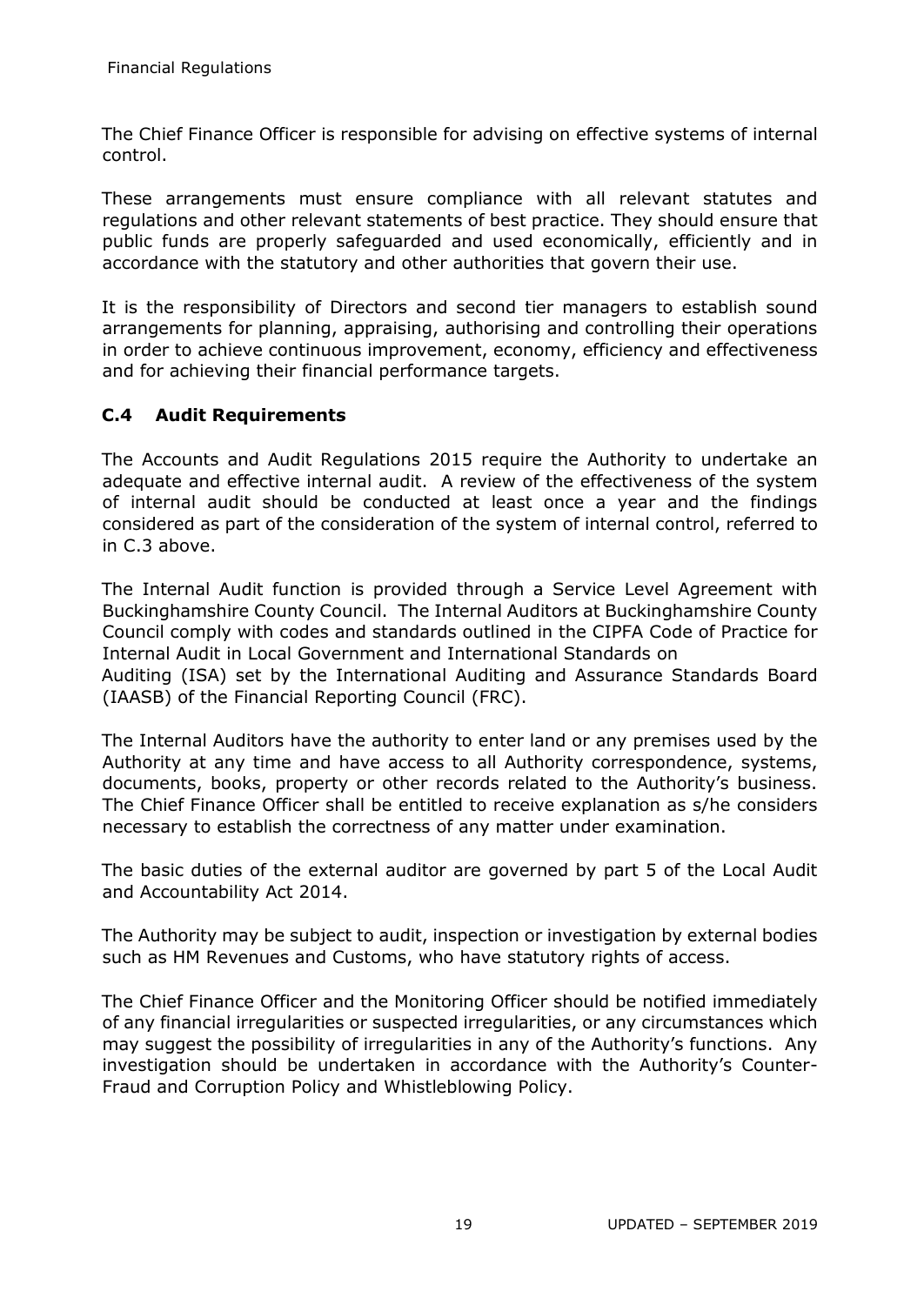# **C.5 Prevention of Fraud and Corruption**

The Chief Finance Officer is responsible for the development and maintenance of the Authority's Counter Fraud and Corruption Policy. The Head of Human Resources is responsible for the Authority's Whistleblowing policy.

Directors and second tier managers are responsible for establishing and implementing effective controls to help prevent and/or detect incidents of fraud or corruption, for addressing key business risks, for ensuring that staff are aware of their responsibilities and comply with the Authority's counter-fraud and corruption policy, and for creating an environment where all staff feel able to raise any concerns they may have.

# **C.6 Anti-Money Laundering Policy**

The Chief Finance Officer is responsible for the development and maintenance of the Authority's Anti-Money Laundering Policy. All members of staff are required to comply with this policy in terms of reporting concerns regarding money laundering.

#### **C.7 Separation of Duties**

Financial procedures must be established whenever possible to ensure separation of duties. This means different members of staff should undertake different parts of a sequence of operations in order to ensure that no one individual authorises an entire series of transactions.

#### **C.8 Assets**

Directors and second tier managers should ensure that records and assets are properly maintained and securely held in a method approved by the Chief Finance Officer. They should also ensure that contingency plans for the security of assets and continuity of service in the event of disaster or system failure are in place.

#### **C.9 Investments and Treasury Management**

The Chief Finance Officer is responsible for the arrangements for managing the Authority's cash flow, its borrowing activities and its lending activities, in accordance with policies agreed by the Authority.

The Chief Finance Officer shall undertake Treasury Management activities in accordance with the CIPFA Code of Practice on Treasury Management in the Public Services.

At or before the start of each financial year the Chief Finance Officer will prepare a report on the Treasury Management Strategy for the coming year for consideration by the Executive Committee before submission to the Authority for approval. The Chief Finance Officer will also report to the Executive Committee and the Authority on the annual performance of the Treasury Management function following the end of the financial year.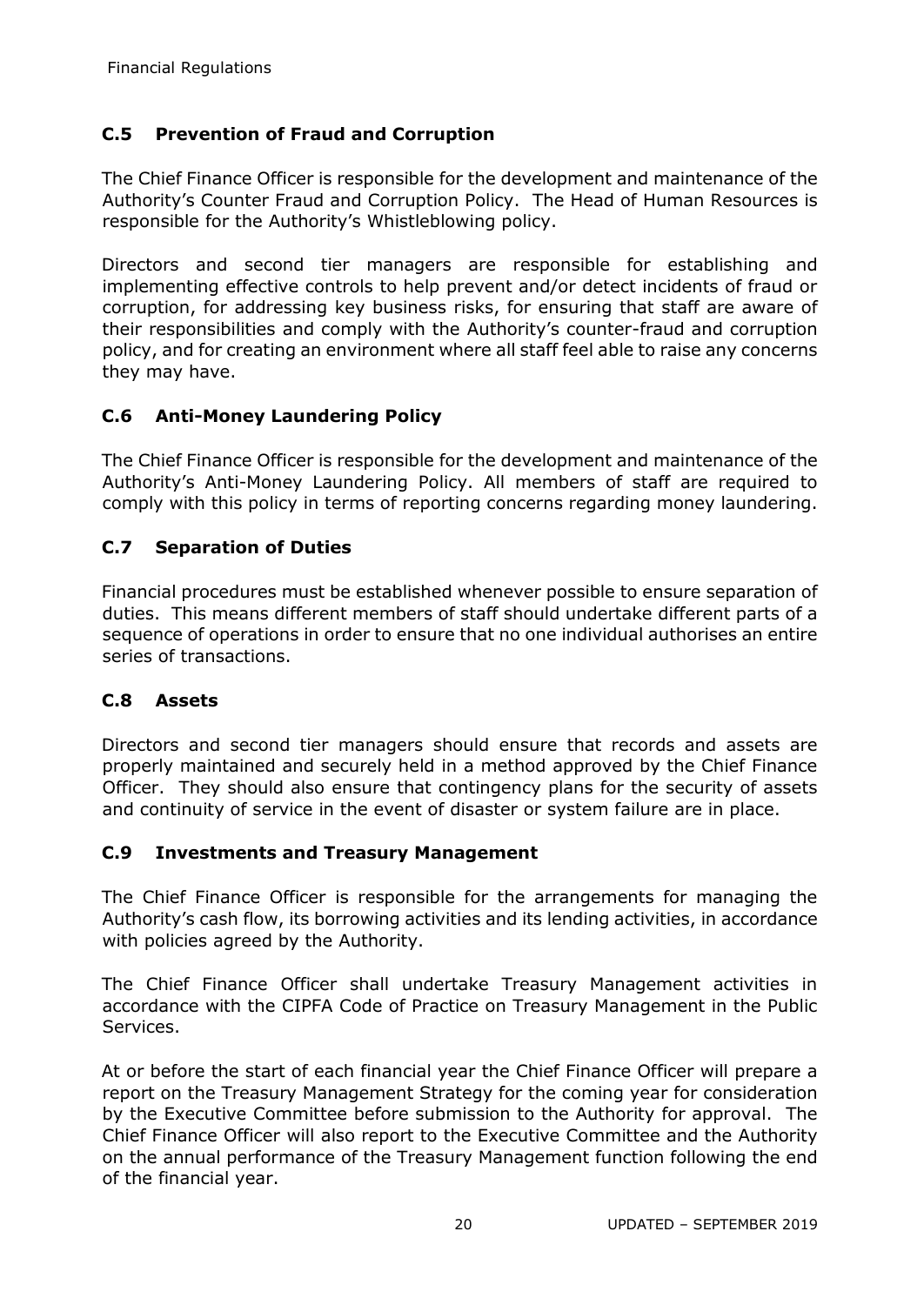The Chief Finance Officer will maintain the Treasury Management Policy Statement setting out the framework for Treasury Management within the Authority.

# **C.10 Staffing**

The Chief Fire Officer is responsible for providing overall management to staff. S/he is also responsible for ensuring that there is proper use of the evaluation or other agreed systems for determining the remuneration of a job.

The Strategic Management Board (SMB) is responsible for controlling staffing by:

- advising the Authority on the budget necessary in any given year to cover estimated staffing levels
- adjusting the staffing to a level which can be funded within approved budget provision, varying the level as necessary within that budget constraint in order to meet changing operational needs
- the proper use of agreed appointment procedures
- maintaining staffing levels within the Workforce Plan.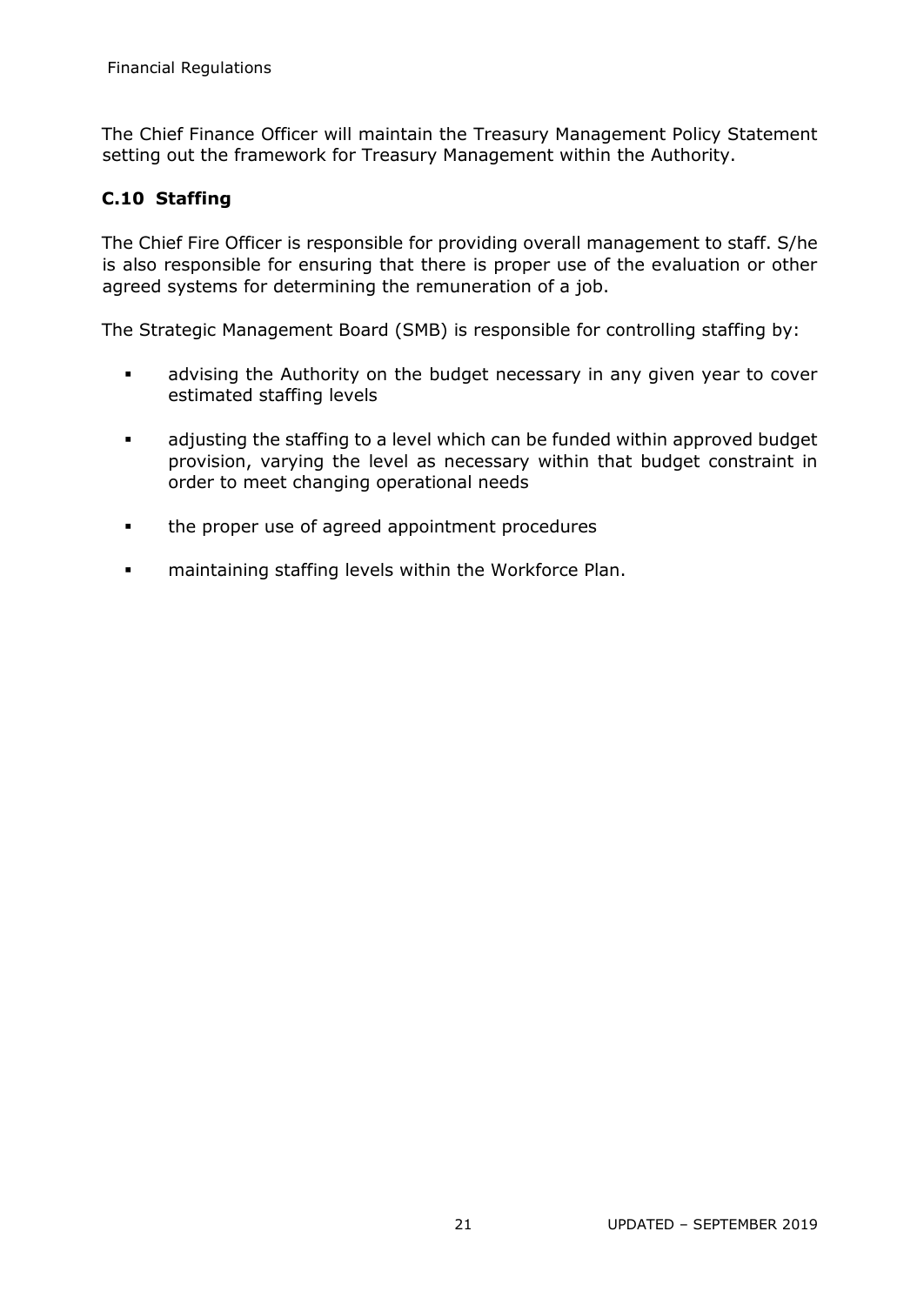# <span id="page-21-0"></span>**Financial Regulation D – Systems and Procedures**

# **D.1 Introduction**

Sound systems and procedures are essential to an effective framework of accountability and control.

# **D.2 General**

The Chief Finance Officer is responsible for the operation of the Authority's accounting systems, the form of accounts and the supporting financial records.

Any changes made by Directors to the existing financial systems or the implementation of new systems must be approved by the Chief Finance Officer prior to any new developments or changes.

Directors are responsible for the proper operation of financial processes in their own departments. Any changes to agreed financial procedures by Directors to meet their own specific service needs must be agreed in advance with the Chief Finance Officer.

Directors should ensure that their staff receive relevant financial training that has been approved by the Chief Finance Officer.

Directors must ensure that, where appropriate, computer and other systems are registered in compliance with data protection legislation. Directors must also ensure that staff are aware of their responsibilities under any access to information legislation.

The Chief Fire Officer must ensure there is a corporate approach to systems development in line with the ICT and e-government initiatives.

# **D.3 Devolved Budget arrangements**

The Chief Finance Officer will agree standards, systems and procedures for all budget-holding officers within the Service, and the Chief Fire Officer will ensure that all budget-holding officers are accountable to the Chief Finance Officer on all financial matters.

# **D.4 Procurement**

Directors, second tier managers and cost centre managers must ensure that the Authority obtains value for money from procurement and that it is in compliance with the Authority's Standing Orders as to Contracts. The most effective method of procurement must be used including use of the Authority's corporate contracts and processes.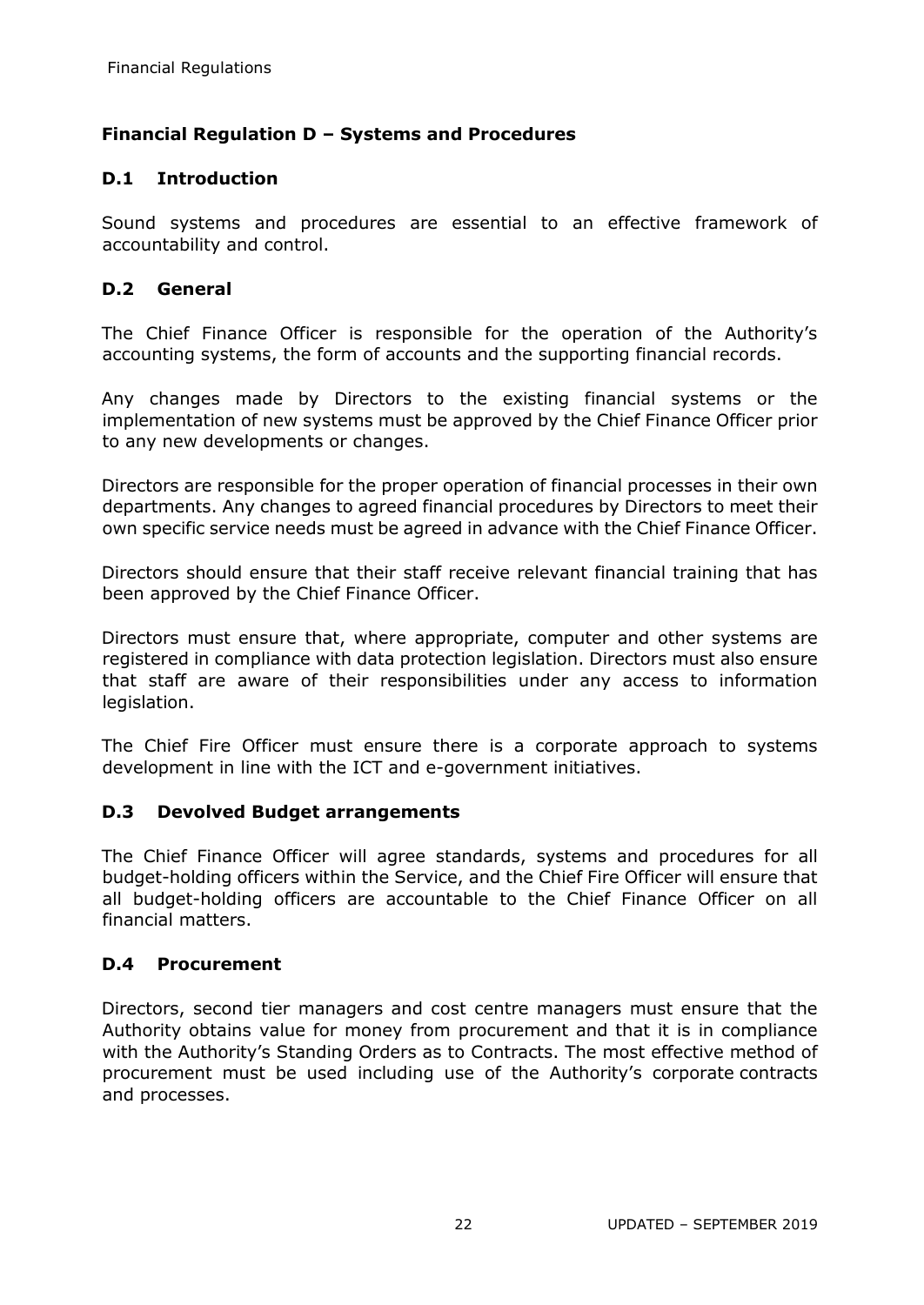# **D.5 Income and Expenditure**

The Executive Committee is responsible for approving procedures for writing off debts as part of the overall control framework of accountability and control. As part of the overall control framework of accountability and control, the Chief

Finance Officer is responsible for specifying procedures for ordering, making payments and for collecting income.

Directors, second tier managers and cost centre managers must ensure that all income due to the Authority is identified and charged correctly in accordance with the Authority's current charging policy. They must also ensure that all income due to the Authority is collected in a timely manner. It must also be receipted properly and banked (see Financial Instructions for further details).

Directors and second tier managers are responsible for ensuring compliance with procedures set out by the Chief Finance Officer on ordering, making payments and for collecting income.

The Chief Finance Officer is responsible for the payment of all accounts.

# **D.6 Payments to Staff and Members**

The Head of Human Resources is responsible for the preparation and input to the financial system of all payments for salaries and wages to all staff, including payments for overtime, for payment of allowances to members and for ensuring the accuracy and reasonableness of all output payroll files.

# **D.7 Taxation**

The Chief Finance Officer is responsible for advising SMB and officers with financial responsibilities on all taxation issues that affect the Authority in the light of guidance issued by appropriate bodies and relevant legislation.

The Chief Finance Officer is responsible for maintaining the Authority's tax records, making all tax payments, receiving tax credits and submitting tax returns by their due date as appropriate.

In accordance with advice received from HMRC and The Anti-Money Laundering Policy, the Authority will not accept settlement in cash in excess of prevailing limits set under the legislation for Anti-Money Laundering and Combating Terrorist Financing.

# **D.8 Stocks, stores and inventories**

Inventories shall be kept by the relevant department of:

- all items of operational equipment
- all vehicles and plant with a purchase value of over £100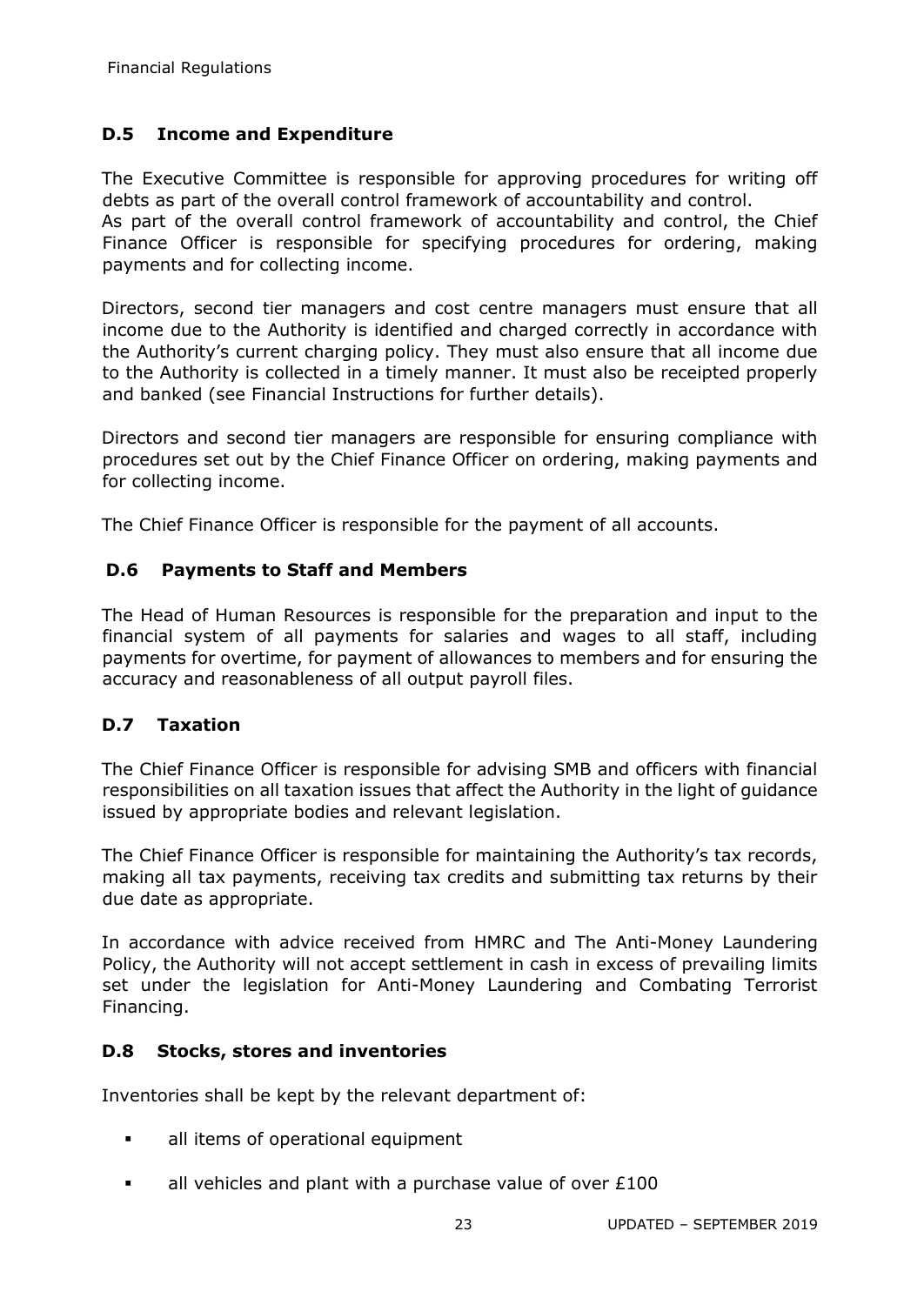all items of non-operational equipment and moveable furniture with a purchase value over £100. However, local managers should also include items (e.g. mobile phones) if required.

The Chief Fire Officer is responsible for maintaining proper security of all assets and should aim to achieve the maximum utilisation of such assets in the provision of services.

The advice of the Chief Finance Officer must be sought for the disposal of assets and be in compliance with the Standing Orders relating to Contracts (OC 53).

#### **D.9 Leases**

Any cost centre manager seeking to put in place lease arrangements must seek the advice of the Chief Finance Officer. All leases must be approved and signed by the Chief Finance Officer on behalf of the Authority.

#### **D.10 Information technology systems**

The Chief Fire Officer must ensure there is a corporate approach to systems development in line with the IT and e-government strategy.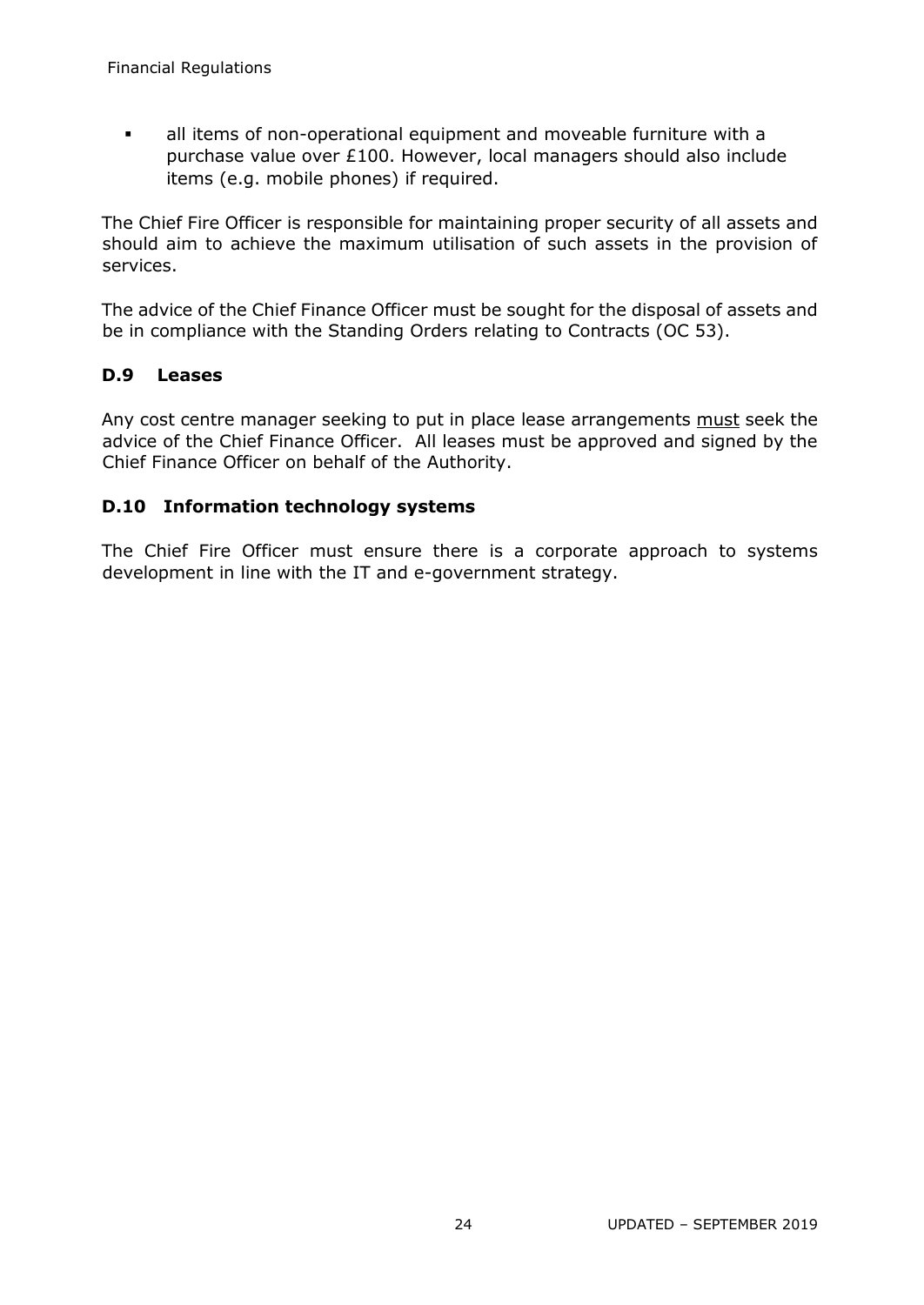# <span id="page-24-0"></span>**Financial Regulation E – External Arrangements**

# **E.1 Introduction**

There are and will continue to be requirements to work collaboratively to further the efficiencies of the Authority's activities. The Authority provides a distinctive leadership role for the community and brings together the contributions of the various stakeholders.

# **E.2 Partnerships**

The Authority/Executive Committee is responsible for approving partnership arrangements/joint working initiatives with other local public, private, voluntary and community sector organisations to address local needs.

The Monitoring Officer and Chief Finance Officer are responsible for promoting and maintaining the same high standards of conduct with regard to financial administration in partnerships that apply throughout the Authority. They must also consider the overall corporate governance arrangements and legal issues when contracts are being arranged with external bodies.

The Chief Finance Officer must ensure that the accounting arrangements to be adopted relating to partnerships and joint ventures are satisfactory and that the risks have been fully appraised before agreements are entered into with external bodies.

Strategic Management Board (SMB) members are responsible for:

- ensuring that appropriate approvals are obtained before any negotiations are concluded in relation to work with external bodies
- maintaining a register of all contracts entered into with external bodies in accordance with procedures specified by the Chief Finance Officer
- ensuring all partnerships entered into are evaluated and contribute to the achievement of the Authority's objectives
- ensuring that appropriate insurance arrangements are made
- ensuring that such agreements and arrangements do not impact adversely upon the services provided by the Authority
- ensuring that all arrangements comply with any prevailing Partnership Policy and are registered on the Partnership Register
- ensuring that such agreements and arrangements have been properly riskassessed and linked to the Risk Register.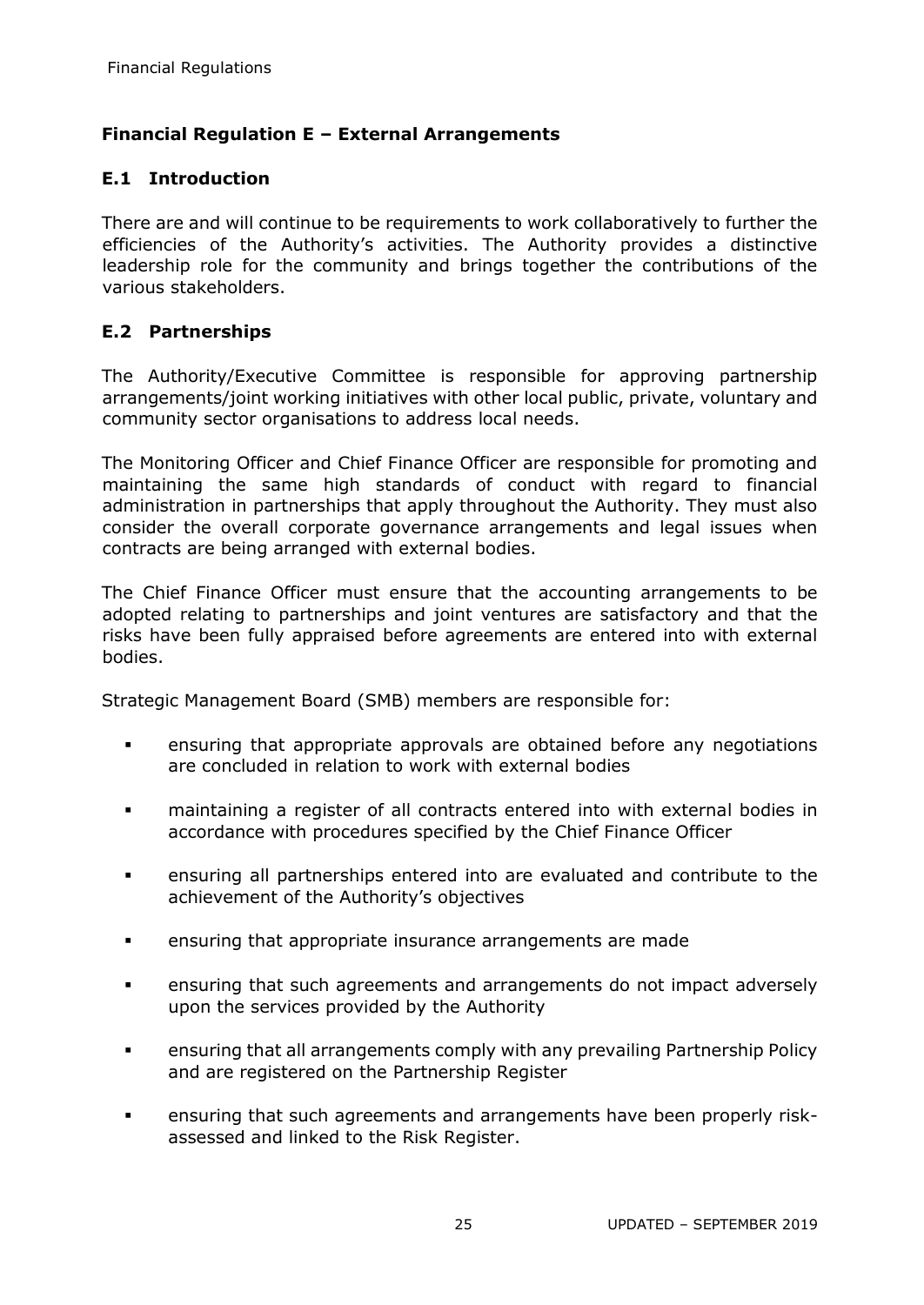# **E.3 External Funding**

The Chief Finance Officer is responsible for ensuring that all funding notified by external bodies is received and properly recorded in the Authority's accounts. The Chief Finance Officer must be consulted on the financial and probity implications of all projects involving funding from external sources (e.g. Specific Government Grants, Lottery Grants, and European Social Funds etc).

In promoting or committing the Authority to any externally funded projects Directors must consult with the Chief Finance Officer, where;

- the additional income is likely to exceed the costs of delivering the outcomes required to qualify for that grant; or
- the acceptance of that new grant or contribution would result in costs being incurred prior to receipt; and/or
- the additional cost commitment exceeds the approved budget for the current or future years.

Once agreed, the Chief Finance Officer must approve a virement to correct the current budget, before the grant offer can be accepted.

All funding received from external bodies or associated parties must be properly recorded in the Authority's accounts.

Key conditions of funding and any statutory requirements must be understood and followed.

Any match-funding requirements must be given due consideration prior to entering into long term agreements and future revenue budgets must reflect those requirements.

# **E.4 Work for Third Parties**

The Strategic Management Board (SMB) is responsible for approving the contractual arrangements for any work for third parties or external bodies, subject to any advice provided by the Chief Finance Officer and/or the Director of Legal & Governance.

# **E.5 Local Authority Companies**

Prior to the Authority, or any officer on behalf of the Authority, taking an interest (e.g. membership, share-holding or directorship) in a company, advice should be sought from the Director of Legal & Governance and the Chief Finance Officer.

Any clauses required by the Chief Finance Officer and/or the Director of Legal & Governance to safeguard the Authority's position must be included in the company's constitutional documents.